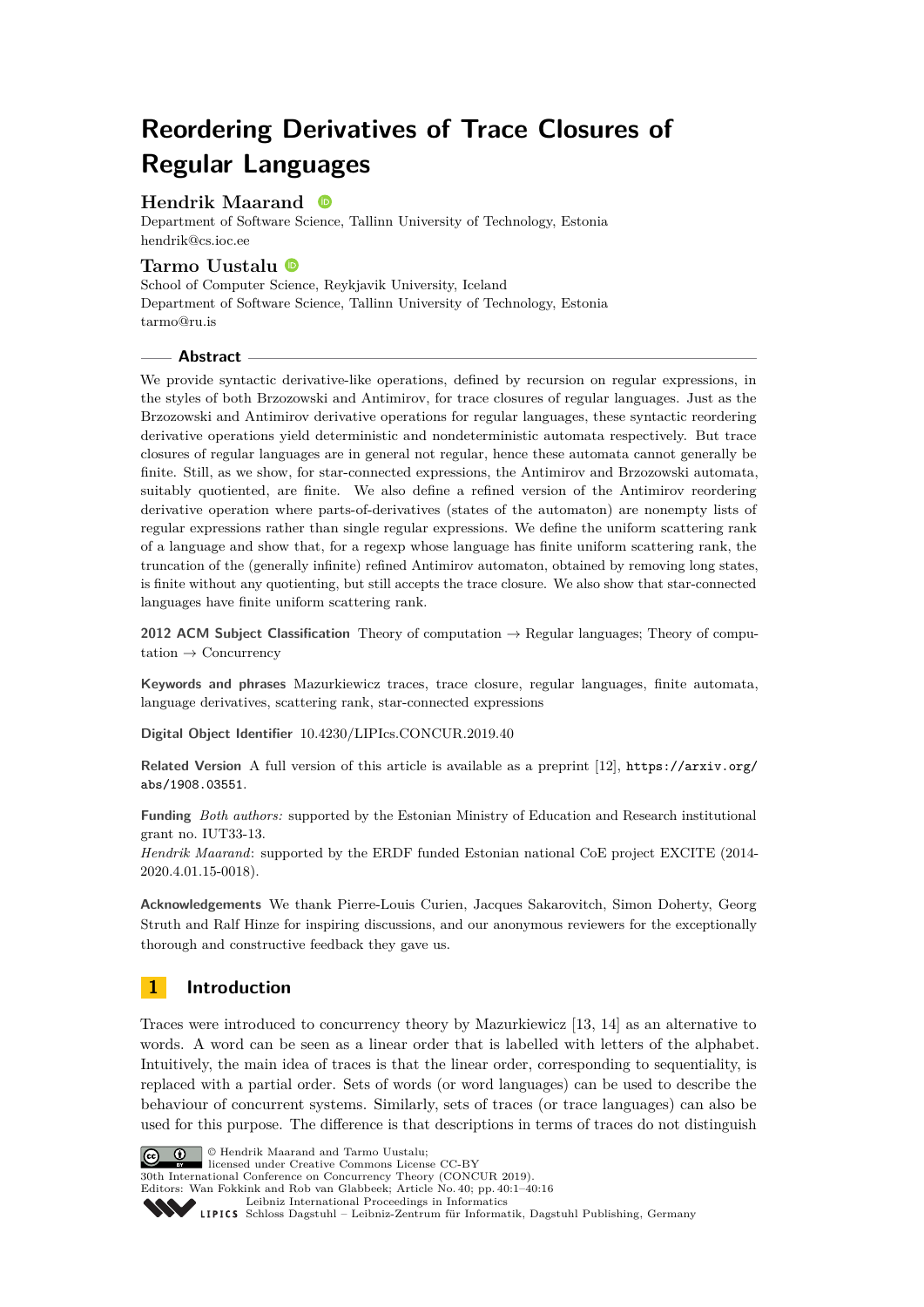#### **40:2 Reordering Derivatives of Trace Closures of Regular Languages**

between different linear extensions (words) of the same partial order (trace) – they are considered equivalent. Different linear extensions of the same partial order can be seen as different observations of the same behaviour.

Given a word language *L* and a letter *a*, the derivative of *L* along *a* is the language consisting of all the words *v* such that *av* belongs to *L*. An essential difference between words and traces is that a nonempty word (a linear order) has its first letter as the unique minimal element, but a nonempty trace (a partial order) may have several minimal elements. A trace from a trace language can be derived along any of its minimal letters. Clearly, a minimal letter of a trace need not be the first letter of a word representing this trace.

It is well-known that the derivative of a regular word language along a letter is again regular. Brzozowski [\[5\]](#page-14-3) showed that a regexp for it can be computed from a regexp for the given language, and Antimirov [\[2\]](#page-14-4) then further optimized this result. We show that these syntactic derivative operations generalize to trace closures (i.e., closures under equivalence) of regular word languages in the form of syntactic *reordering derivative* operations.

The syntactic derivative operations for regular word languages provide ways to construct automata from a regexp. The Brzozowski derivative operation is a function on regexps while the Antimirov derivative operation is a relation. Accordingly, they yield deterministic and nondeterministic automata. The set of Brzozowski derivatives of a regexp (modulo appropriate equations) and the set of Antimirov parts-of-derivatives are finite, hence so are the resulting automata. Our generalizations to trace closures of regular languages similarly give deterministic and nondeterministic automata, but these cannot be finite in general. Still, as we show, for a star-connected expression, the Antimirov and Brzozowski automata, suitably quotiented, are finite. We also develop a finer version of the Antimirov reordering derivative, where parts-of-derivatives are nonempty lists of regexps rather than single regexps, and we show that the set of expressions that can appear in these lists for a given initial regexp is finite. We introduce a new notion of *uniform scattering rank* of a language (a variant of Hashiguchi's scattering rank [\[7\]](#page-14-5)) and show that, for a regexp whose language has finite uniform rank, a truncation of the refined reordering Antimirov automaton accepts its trace closure despite the removed states, and is finite, without any quotienting.

A full version of this article, with proofs and background material on classical language derivatives and trace closures of regular languages is available as a preprint [\[12\]](#page-14-0).

# **2 Preliminaries on Word Languages**

An *alphabet* Σ is a finite set (of *letters*). A *word* over Σ is a finite sequence of letters. The set  $\Sigma^*$  of all words over  $\Sigma$  is the free monoid on  $\Sigma$  with the empty word  $\varepsilon$  as the unit and concatenation of words (denoted by  $\cdot$  that can be omitted) as the multiplication. We write |*u*| for the length of a word *u* and also |*X*| for the size of a subalphabet *X*. By  $|u|_a$  we mean the number of occurrences of *a* in *u*. By  $\Sigma(u)$  we denote the set of letters that appear in *u*.

A *(word)* language is a subset of  $\Sigma^*$ . The empty word and concatenation of words lift to word languages via  $\mathbf{1} =_{df} {\varepsilon}$  and  $L \cdot L' =_{df} {uv | u \in L \wedge v \in L'}$ .

## <span id="page-1-1"></span>**2.1 Derivatives of a Language**

A word language *L* is said to be *nullable*  $L\downarrow$ , if  $\varepsilon \in L$ . The *derivative* (or *left quotient*)<sup>[1](#page-1-0)</sup> of *L* along a word *u* is defined by  $D_u L =_{df} \{v \mid uv \in L\}$ . For any *L*, we have  $D_{\varepsilon} L = L$  as well as  $D_{uv}L = D_v(D_u L)$  for any  $u, v \in \Sigma^*$ , i.e., the operation  $D : \mathcal{P} \Sigma^* \times \Sigma^* \to \mathcal{P} \Sigma^*$  is a right action of  $\Sigma^*$  on  $\mathcal{P}\Sigma^*$ . We also have  $L = \{\varepsilon \mid L\downarrow\} \cup \bigcup \{\{a\} \cdot D_a L \mid a \in \Sigma\}$ , and for any  $u \in \Sigma^*$ , we have  $u \in L$  iff  $(D_u L) \downarrow$ .

<span id="page-1-0"></span><sup>1</sup> We use the word "derivative" both for languages and expressions, reserving the word "quotient" for quotients of sets by equivalence relations.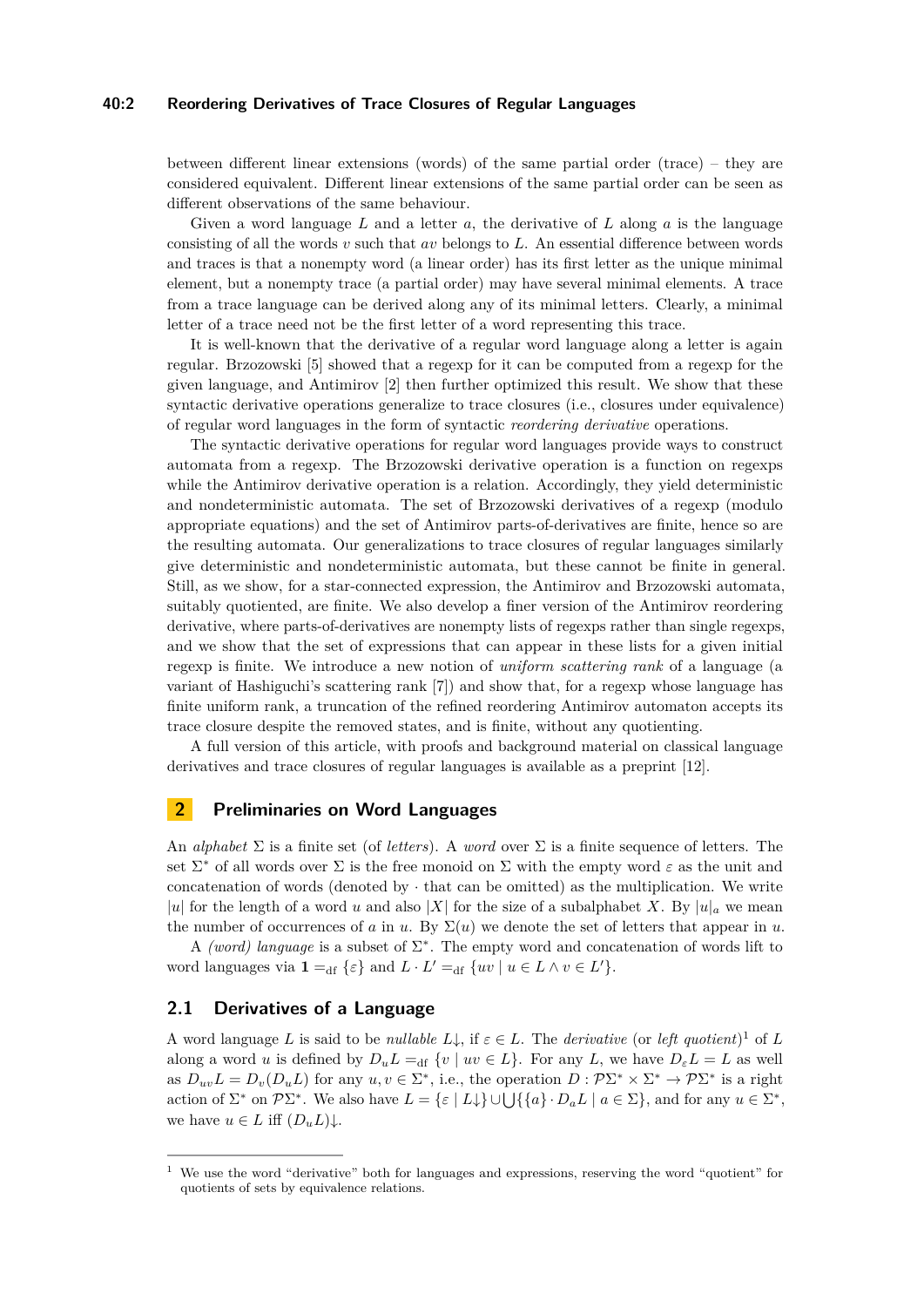#### **H.** Maarand and T. Uustalu **40:3 All and T. Uustalu** 40:3

## **2.2 Regular Languages**

The set RE of *regular expressions* (in short, *regexps*) over Σ is given by the grammar  $E, F ::= a | 0 | E + F | 1 | EF | E^*$  where *a* ranges over  $\Sigma$ .

The *word-language semantics* of regular expressions is given by a function  $[\![\underline{\phantom{a}}]\!]$ : RE  $\rightarrow \mathcal{P}\Sigma^*$ defined recursively by

| $\ a\  =_{\text{df}} \{a\}$                         |                                                                                                  | $\llbracket 1 \rrbracket =_{\mathrm{df}} 1$ |                                                                                                  |
|-----------------------------------------------------|--------------------------------------------------------------------------------------------------|---------------------------------------------|--------------------------------------------------------------------------------------------------|
| $\llbracket 0 \rrbracket =_{\mathrm{df}} \emptyset$ |                                                                                                  |                                             | $\llbracket EF \rrbracket =_{\mathrm{df}} \llbracket E \rrbracket \cdot \llbracket F \rrbracket$ |
|                                                     | $\llbracket E + F \rrbracket =_{\text{df}} \llbracket E \rrbracket \cup \llbracket F \rrbracket$ |                                             | $\llbracket E^* \rrbracket =_{\text{df}} \mu X. \mathbf{1} \cup \llbracket E \rrbracket \cdot X$ |
|                                                     |                                                                                                  |                                             |                                                                                                  |

A word language L is said to be *regular* (or *rational*) if  $L = \mathbb{E}$  for some regexp E. Kleene algebras are defined by an equational theory. It was shown by Kozen [\[11\]](#page-14-6) that the set  $\{\llbracket E\rrbracket \mid E \in \mathsf{RE}\}\$  of all regular languages together with the language operations  $\emptyset$ ,  $\cup$ , **1**,  $\cdot$ , (\_)<sup>\*</sup> is the free Kleene algebra on Σ. An important property for us is that *E* = *F* iff  $\llbracket E \rrbracket = \llbracket F \rrbracket$  where  $\dot{=}$  refers to valid equations in the Kleene algebra theory.

Kleene's theorem [\[9\]](#page-14-7) says that a word language is rational iff it is *recognizable*, i.e., accepted by a finite deterministic automaton (acceptance by a finite nondeterministic automaton is an equivalent condition because of determinizability [\[17\]](#page-14-8)).

#### **2.3 Brzozowski and Antimirov Derivatives**

Derivatives of regular languages are regular. A remarkable fact is that they can be computed syntactically, on the level of regular expressions. There are two constructions for this, due to Brzozowski [\[5\]](#page-14-3) and Antimirov [\[2\]](#page-14-4). The Brzozowski and Antimirov derivative operations yield deterministic resp. nondeterministic automata accepting the language of a regular expression *E*. The Antimirov automaton is finite. The Brzozowski automaton becomes finite when quotiented by associativity, commutativity and idempotence for +. Identified up to the Kleene algebra theory, the states of the Brzozowski automaton correspond to the derivatives of the language  $\llbracket E \rrbracket$ . Regular languages can be characterized as languages with finitely many derivatives.

## **3 Trace Closures of Regular Languages**

## **3.1 Trace Closure of a Word Language**

An *independence alphabet* is an alphabet Σ together with an irreflexive and symmetric relation  $I \subseteq \Sigma \times \Sigma$  called the *independence* relation. The complement *D* of *I*, which is reflexive and symmetric, is called *dependence*. We extend independence to words by saying that two words *u* and *v* are independent, *uIv*, if *aIb* for all *a, b* such that  $a \in \Sigma(u)$  and  $b \in \Sigma(v)$ .

Let  $\sim$ <sup>*I*</sup>⊆ Σ<sup>\*</sup> × Σ<sup>\*</sup> be the least congruence relation on the free monoid Σ<sup>\*</sup> such that *aIb* implies  $ab \sim^I ba$  for all  $a, b \in \Sigma$ . If  $uIv$ , then  $uv \sim^I vu$ .

A *(Mazurkiewicz) trace* is an equivalence class of words wrt. ∼*<sup>I</sup>* . The equivalence class of a word *w* is denoted by  $[w]^I$ .

A word  $a_1 \ldots a_n$  where  $a_i \in \Sigma$  yields a directed node-labelled acyclic graph as follows. Take the vertex set to be  $V =_{df} \{1, \ldots, n\}$  and label vertex *i* with  $a_i$ . Take the edge set to be  $E = \text{df } \{(i, j) | i < j \land a_i Da_j\}$ . This graph  $(V, E)$  for a word *w* is called the *dependence graph* of *w* and is denoted by  $\langle w \rangle_D$ . If  $w \sim^I z$ , then the dependence graphs of *w* and *z* are isomorphic, i.e., traces can be identified with dependence graphs up to isomorphism.

The set  $\Sigma^*/\sim^I$  of all traces is the free partially commutative monoid on  $(\Sigma, I)$ . If  $I = \emptyset$ , then  $\Sigma^*/\sim^I \cong \Sigma^*$ , the set of words, i.e., we recover the free monoid. If  $I = \{(a, b) \mid a \neq b\}$ , then  $\Sigma^*/\sim^I \cong \mathcal{M}_{f}(\Sigma)$ , the set of finite multisets over  $\Sigma$ , i.e., the free commutative monoid.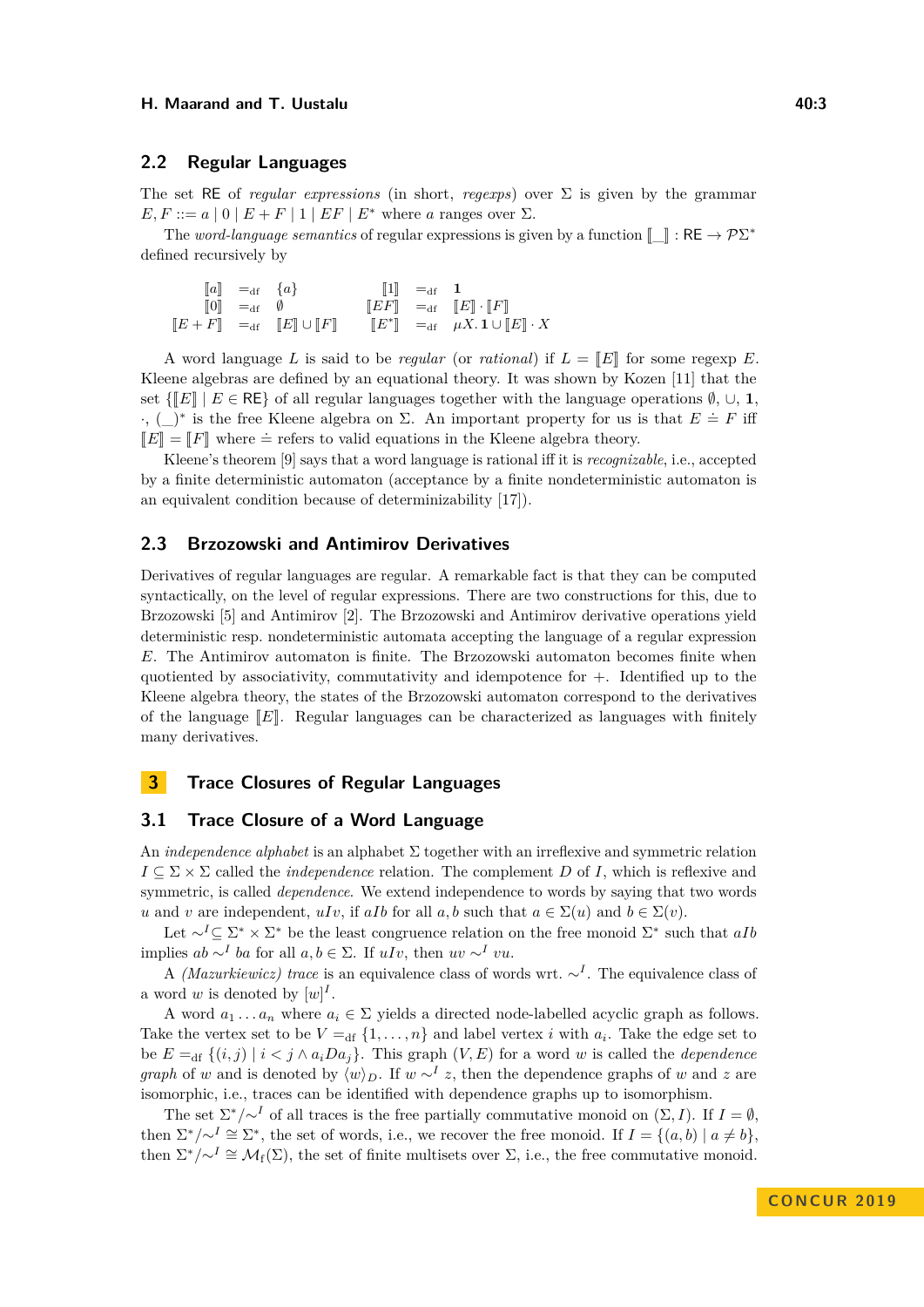#### **40:4 Reordering Derivatives of Trace Closures of Regular Languages**

A *trace language* is a subset of  $\Sigma^*/\sim^I$ . Trace languages are in bijection with word languages that are *(trace) closed* in the sense that, if  $z \in L$  and  $w \sim^{I} z$ , then also  $w \in L$ . If *T* is a trace language, then its flattening  $L =_{df} \bigcup T$  is a closed word language. On the other hand, the trace language corresponding to a closed word language *L* is  $T =$ <sub>df</sub>  $\{t \in \Sigma^*/\sim^I \mid$  $\exists z \in t \ldotp z \in L$  $\} = \{ t \in \Sigma^* / \sim^I \mid \forall z \in t \ldotp z \in L \}.$ 

Given a general (not necessarily closed) word language  $L$ , we define its *(trace) closure*  $[L]^L$ as the least closed word language that contains *L*. Clearly  $[L]^I = \{w \in \Sigma^* \mid \exists z \in L \ldots w \sim^I z\}$ and also  $[L]^I = \bigcup \{ t \in \Sigma^* / \sim^I \mid \exists z \in t \ldotp z \in L \}.$  For any *L*, we have  $[[L]^I]^I = [L]^I$ , so  $[\_]^I$  is a closure operator. Note also that *L* is closed iff  $[L]^I = L$ .

As seen in Section [2.1,](#page-1-1) the derivative of a word language is the set of all suffixes for a prefix. We now look at what the prefixes and suffixes of a word as a representative of a trace should be. For a word  $vuv'$  such that  $vIu$ , we can consider  $u$  to be its prefix, up to reordering, and  $vv'$  to be the suffix. This is because an equivalent word  $uvv'$  strictly has *u* as a prefix and  $vv'$  as the suffix. Similarly, we may also want to consider  $u'$  to be a prefix of  $vuv'$  when  $u' \sim^I u$  since  $u'vv' \sim^I uvv' \sim^I vuv'$ . Note that if *a* is such a prefix of *z*, then, by irreflexivity of *I*, this *a* is the first *a* of *z*. In general, when *u* is a prefix of *z*, then the letter occurrences in *u* uniquely map to letter occurrences in *z*. We scale these ideas to allow *u* to be scattered in z as  $z = v_0 u_1 v_1 \dots u_n v_n$  in either the sense that  $u = u_1 \dots u_n$  or  $u \sim^I u_1 \dots u_n$ . We also define bounded versions of scattering that become relevant in Section [5.](#page-9-0)

<span id="page-3-0"></span>► **Definition 1.** *For all*  $u_1, ..., u_n \in \Sigma^+, v_0 \in \Sigma^*, v_1, ..., v_{n-1} \in \Sigma^+, v_n \in \Sigma^*, z \in \Sigma^*,$  $u_1, \ldots, u_n \leq z \rhd v_0, \ldots, v_n =_{df} z = v_0 u_1 v_1 \ldots u_n v_n \wedge \forall i. \forall j \leq i. v_j I u_i.$ 

- $\blacktriangleright$  **Definition 2.** *For all*  $u, v, z \in \Sigma^*$ , 1.  $u \leq z \geq v =_{df} \exists n \in \mathbb{N}, u_1, \ldots, u_n, v_0, \ldots, v_n, u = u_1 \ldots u_n \wedge v = v_0 \ldots v_n \wedge v$  $u_1, \ldots, u_n \leq z \geq v_0, \ldots, v_n;$ **2.** *u* ∼ $z$   $>$  *v* =<sub>df</sub> ∃*u'*. *u* ∼<sup>*I*</sup> *u'* ∧ *u'* ⊲ *z*  $>$  *v*;
- **3.**  $u \sim 0 \le x \ge 0$   $v =_{df} \exists u', v'. u \sim^{I} u' \wedge u' \le x \ge v' \wedge v' \sim^{I} v.$
- **Lemma 3.** *For any*  $u, v, z \in \Sigma^*$ ,
- $u \leq z \geq v \iff \exists! n \in \mathbb{N}, u_1, \ldots, u_n, v_0, \ldots, v_n, u = u_1 \ldots u_n \wedge v = v_0 \ldots v_n \wedge v$  $u_1, \ldots, u_n \leq z \geq v_0, \ldots, v_n$ .

 $\blacktriangleright$  **Definition 4.** *For all*  $u, v, z \in \Sigma^*$  *and*  $N \in \mathbb{N}$ *,* 

1.  $u \triangleleft_N z \triangleright v =_{df} \exists n \leq N, u_1, \dots, u_n, v_0, \dots, v_n, u_1, \dots, u_n \triangleleft z \triangleright v_0, \dots, v_n;$ 

**2.** *(and u* ∼ $\lhd_N z \rhd v$  *and*  $u \sim \lhd_N z \rhd \lhd v$  *are defined analogously).* 

**Example 5.** Let  $\Sigma =_{df} \{a, b, c\}$  and *aIb* and *aIc*. Take  $z =_{df} aabcba$ . We have  $ab \triangleleft z \triangleright acba$ since  $a, b \leq z \geq \varepsilon, a, cba$ . We can visualize this by underlining the subwords of  $u =_{df} ab$  in  $z = \varepsilon$ <u>aabcba</u>. This scattering is valid because  $\varepsilon Ia$ ,  $\varepsilon Ib$  and *aIb*: recall that Def. [1](#page-3-0) requires all underlined subwords  $u_i$  to be independent with all non-underlined subwords  $v_i$  to their left in *z*. Similarly we have  $aa, a \leq z \geq \varepsilon, bcb, \varepsilon$  because  $z = \varepsilon a \cdot ab \cdot \varepsilon b \cdot a$ ,  $\varepsilon I a$  and  $bcb I a$ . Note that neither *aabcbaε* nor *aabcbaε* satisfies the conditions about independence and thus there is no *v* such that  $ba \le z \ge v$ . We do have  $ba \sim z \ge acba$  though, since  $ba \sim^I ab$  and  $a, b \leq z \geq \varepsilon, a, cba$ .

▶ **Proposition 6.** *For all*  $u, v, z \in \Sigma^*$ ,  $uv \sim^I z \iff u \sim \exists z \rhd \sim v$ .

## **3.2 Trace-Closing Semantics of Regular Expressions**

We now define a nonstandard word-language semantics of regexps that directly interprets *E* as the trace closure  $[[E]]^I$  of its standard regular word-language denotation  $[[E]]$ .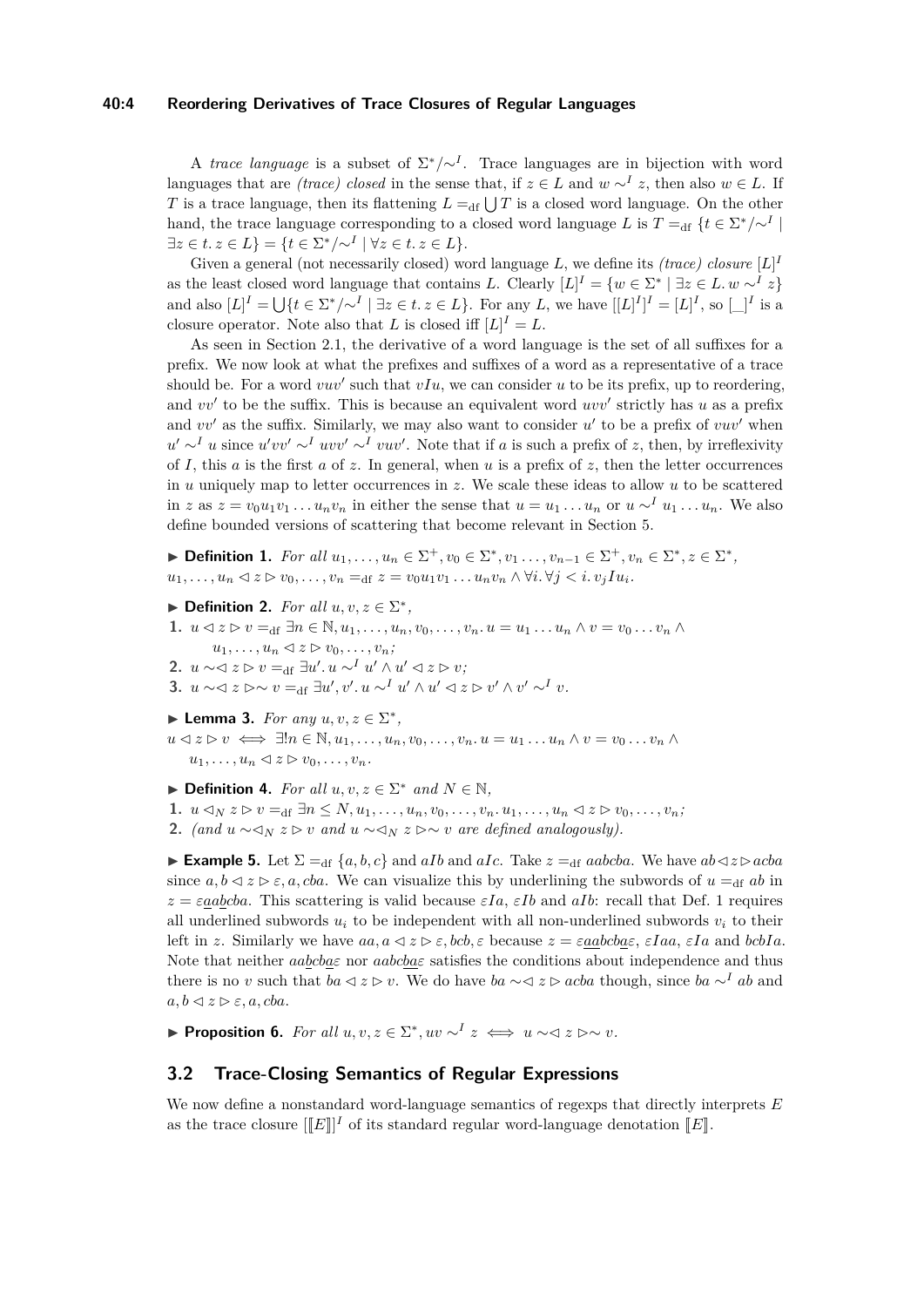#### **H.** Maarand and T. Uustalu **40:5** and the Uustalu 40:5

We have  $[\{a\}]^I = \{a\}$ ,  $[\emptyset]^I = \emptyset$ ,  $[L \cup L']^I = [L]^I \cup [L']^I$  and  $[1]^I = 1$ . But for general *I*, we do not have  $[L \cdot L']^I = [L]^I \cdot [L']^I$ . For example, for  $\Sigma =_{df} \{a, b\}$  and  $aIb$ , we have  $[\{a\}]^I = \{a\}, \ [\{b\}]^I = \{b\}$  whereas  $[\{ab\}]^I = \{ab, ba\} \neq \{ab\} = [\{a\}]^I \cdot [\{b\}]^I$ . Hence we need a different concatenation operation.

#### ▶ Definition 7.

**1.** *The I*-reordering concatenation of words  $\cdot^I : \Sigma^* \times \Sigma^* \to \mathcal{P}\Sigma^*$  *is defined by* 

 $\varepsilon \cdot^I v = d_f \{v\}$  $u \cdot^I \varepsilon =_{df} \{u\}$  $au \cdot^I bv = d_f \{a\} \cdot (u \cdot^I bv) \cup \{b \mid auIb\} \cdot (au \cdot^I v)$ 

**2.** *The lifting of I-reordering concatenation to* languages *is defined by*

$$
L \cdot^I L' =_{\text{df}} \bigcup \{ u \cdot^I v \mid u \in L \land v \in L' \}
$$

Note that  $\{b \mid \text{auIb}\}$  acts as a test: it is either  $\emptyset$  or  $\{b\}$ .

**Example 8.** Let  $\Sigma =_{df} \{a, b\}$  and aIb. Then  $a \cdot^I b = \{ab, ba\}$ ,  $aa \cdot^I b = \{aab, aba, baa\}$ ,  $a \cdot^I bb = \{abb, bab, bba\}$  and  $ab \cdot^I ba = \{abba\}$ . The last example shows that although *I*-reordering concatenation is defined quite similarly to shuffle, it is different.

- <span id="page-4-0"></span>**Proposition 9.** For any  $u, v, z \in \Sigma^*$ ,  $z \in u \cdot^I v \iff u \leq z \rhd v$ .
- **Proposition 10.** For any languages L and L',  $[L \cdot L']^I = [L]^I \cdot I^I [L']^I$ .

Evidently, if  $I = \emptyset$ , then reordering concatenation is just ordinary concatenation:  $u \cdot^{\emptyset} v =$  $\{uv\}$ . For  $I = \Sigma \times \Sigma$ , which is forbidden in independence alphabets, as *I* is required to be irreflexive, it is shuffle:  $u \cdot^{\Sigma \times \Sigma} v = u \sqcup v$ . For general *I*, it has properties similar to concatenation. In particular, we have

$$
\begin{array}{rcl}\n\mathbf{1} \cdot^{I} L & = & L \\
L \cdot^{I} \mathbf{1} & = & L \\
(L \cdot^{I} L') \cdot^{I} L'' & = & L \cdot^{I} (L' \cdot^{I} L'') \\
(L_1 \cup L_2) \cdot^{I} L' & = & L_1 \cdot^{I} L \cup L_2 \cdot^{I} L \\
(L_1 \cup L_2) \cdot^{I} (L_1' \cup L_2') & \subseteq & (L_1 \cdot^{I} L_1') \cup (L_2 \cdot^{I} L_2') \\
\end{array}
$$

but also other equations of the concurrent Kleene algebra theory introduced in [\[8\]](#page-14-9).

We are ready to introduce the closing semantics of regular expressions.

**► Definition 11.** *The* trace-closing semantics  $\llbracket \_\rrbracket^I : RE \to \mathcal{P}\Sigma^*$  *of regular expressions is defined recursively by*

 $\llbracket a \rrbracket^I =_{\text{df}} \{a\}$   $\llbracket 1 \rrbracket^I =_{\text{df}} 1$  $\begin{bmatrix} \begin{bmatrix} 0 \end{bmatrix}^I & =_{\text{df}} \quad \emptyset & \begin{bmatrix} \begin{bmatrix} EF \end{bmatrix}^I & =_{\text{df}} \quad \begin{bmatrix} EF \end{bmatrix}^I \cdot \begin{bmatrix} IF \end{bmatrix}^I \end{bmatrix} \ \begin{bmatrix} EF \end{bmatrix}^I & =_{\text{df}} \quad \begin{bmatrix} IF \end{bmatrix}^I \cdot \begin{bmatrix} IF \end{bmatrix}^I \end{bmatrix}$  $[E + F]^I$  =df  $[E]^I \cup [F]^I$   $[E^*]^I$  =df  $\mu X. \mathbf{1} \cup [E]^I \cdot X$ 

Compared to the standard semantics of regular expressions, the difference is in the handling of the *EF* case (and consequently also the *E*<sup>∗</sup> case) due to the cross-commutation that happens in concatenation of traces and must be accounted for by  $\cdot^{I}$ .

With  $I = \emptyset$ , we fall back to the standard interpretation of regular expressions:  $\llbracket E \rrbracket^{\emptyset} = \llbracket E \rrbracket$ .<br>*Le general* independence relation, we obtain the desired preparty that the computies For *I* a general independence relation, we obtain the desired property that the semantics delivers the trace closure of the language of the regexp.

**Proposition 12.** For any E,  $[[E]]^I$  is trace closed; moreover,  $[[E]]^I = [[E]]^I$ .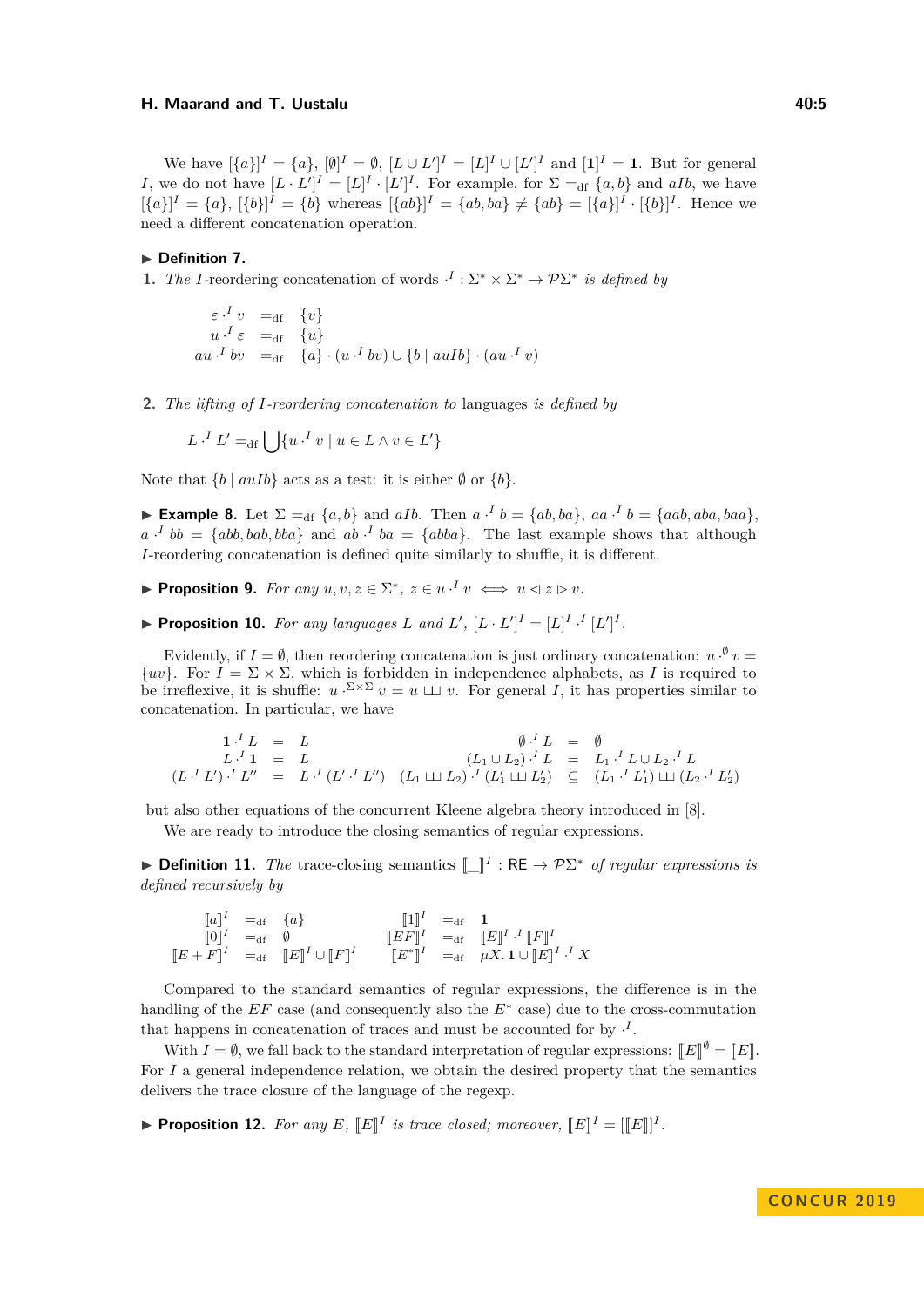## **3.3 Properties of Trace Closures of Regular Languages**

Trace closures of regular languages are theoretically interesting, as they have intricate properties. For a thorough survey, see Ochmański's handbook chapter [\[16\]](#page-14-10).

The most important property for us is that the trace closure of a regular language is not necessarily regular. Consider  $\Sigma =_{df} \{a, b\}$ , *aIb*. Let  $L =_{df} [(ab)^*]$ . The language  $[L]^I = \{u \mid |u|_a = |u|_b\}$  is not regular.

The class of trace closures of regular languages over an independence alphabet behaves quite differently from the class of regular languages over an alphabet. For example, the class of trace closures of regular languages over  $(\Sigma, I)$  is closed under complement iff *I* is quasi-transitive (i.e., its reflexive closure is transitive)  $[3, 1, 18]$  $[3, 1, 18]$  $[3, 1, 18]$  $[3, 1, 18]$  $[3, 1, 18]$  (cf.  $[16, Thm. 6.2.5]$  $[16, Thm. 6.2.5]$ ); the question of whether the trace closure of the language of a regexp over  $(\Sigma, I)$  is regular is decidable if *I* is quasi-transitive [\[19\]](#page-14-14) (cf. [\[16,](#page-14-10) Thm. 6.2.7]).

A closed language is regular iff the corresponding trace language is accepted by a finite asynchronous (a.k.a. Zielonka) automaton [\[21,](#page-15-1) [22\]](#page-15-2). In Section [4.4,](#page-8-0) we will see further characterizations of regular closed languages based on star-connected expressions.

## **4 Reordering Derivatives**

We are now ready to generalize the Brzozowski and Antimirov constructions for trace closures of regular languages. To this end, we switch to what we call reordering derivatives.

## **4.1 Reordering Derivative of a Language**

Let  $(\Sigma, I)$  be a fixed independence alphabet. We generalize the concepts of (semantic) nullability and derivative of a language to concepts of reorderable part and reordering derivative.

 $\blacktriangleright$  **Definition 13.** We define the I-reorderable part of a language L wrt. a word u by  $R_u^I L =_{\text{df}}$  $\{v \in L \mid vIu\}$  and the *I*-reordering derivative along *u* by  $D_u^IL =$ df  $\{v \mid \exists z \in L. u \sim \exists z \in v\}$ .

By Prop. [9,](#page-4-0) we can equivalently say that  $D_u^I L = \{v \mid \exists z \in L \ldots z \in [u]^{I} \cdot {^I} v\}$ . For a single-letter word a, we get  $D_a^I L = \{v_l v_r \mid v_l a v_r \in L \wedge v_l I a\} = \{v \mid \exists z \in L. z \in a \cdot^I v\}$ . That is, we require some reordering of *u* (resp. *a*) to be a prefix, up to reordering, of some word *z* in *L* with *v* as the corresponding strict suffix. (In other words, for the sake of precision and emphasis, we allow reordering of letters within *u* and across *u* and *v*, but not within *v*.)

► **Example 14.** Let  $\Sigma =_{df} \{a, b, c\}$  and *aIb*. Take  $L =_{df} \{\varepsilon, a, b, ca, aa, bbb, babca, abbaba\}.$ We have  $R_a^I L = R_{aa}^I L = \{\varepsilon, b, bbb\}, D_a^I L = \{\varepsilon, a, b b c a, b b a b a\}$  and  $D_{aa}^I L = \{\varepsilon, b b b a\}.$ 

In the special case  $I = \emptyset$ , we have  $R_{\varepsilon}^{\emptyset}L = L$ ,  $R_{u}^{\emptyset}L = {\varepsilon | L \downarrow}$  for any  $u \neq \varepsilon$ , and  $D_u^{\emptyset} L = D_u L$ . In the general case, the reorderable part and reordering derivative enjoy the following properties.

 $\blacktriangleright$  **Lemma 15.** *For every L*,

**1.**  $R_{\varepsilon}^{I} L = L$ ; for every  $u, v \in \Sigma^{*}$ ,  $R_{v}^{I}(R_{u}^{I} L) = R_{uv}^{I} L$ ;

**2.** *for every*  $u, u' \in \Sigma^*$ ,  $R^I_{\Sigma(u)}L = R^I_{\Sigma(u')}L$ .

We extend  $R^I$  to subsets of  $\Sigma$ : by  $R_X^I L$ , we mean  $R_u^I L$  where *u* is any enumeration of *X*.

- $\blacktriangleright$  **Lemma 16.** *For every L*,
- **1.**  $D_{\varepsilon}^{I}L = L$ ; for any  $u, v \in \Sigma^{*}$ ,  $D_{v}^{I}(D_{u}^{I}L) = D_{uv}^{I}L$ ;
- 2. *for any*  $u, u' \in \Sigma^*$  *such that*  $u \sim^I u'$ *, we have*  $D_u^I L = D_u^I L$ .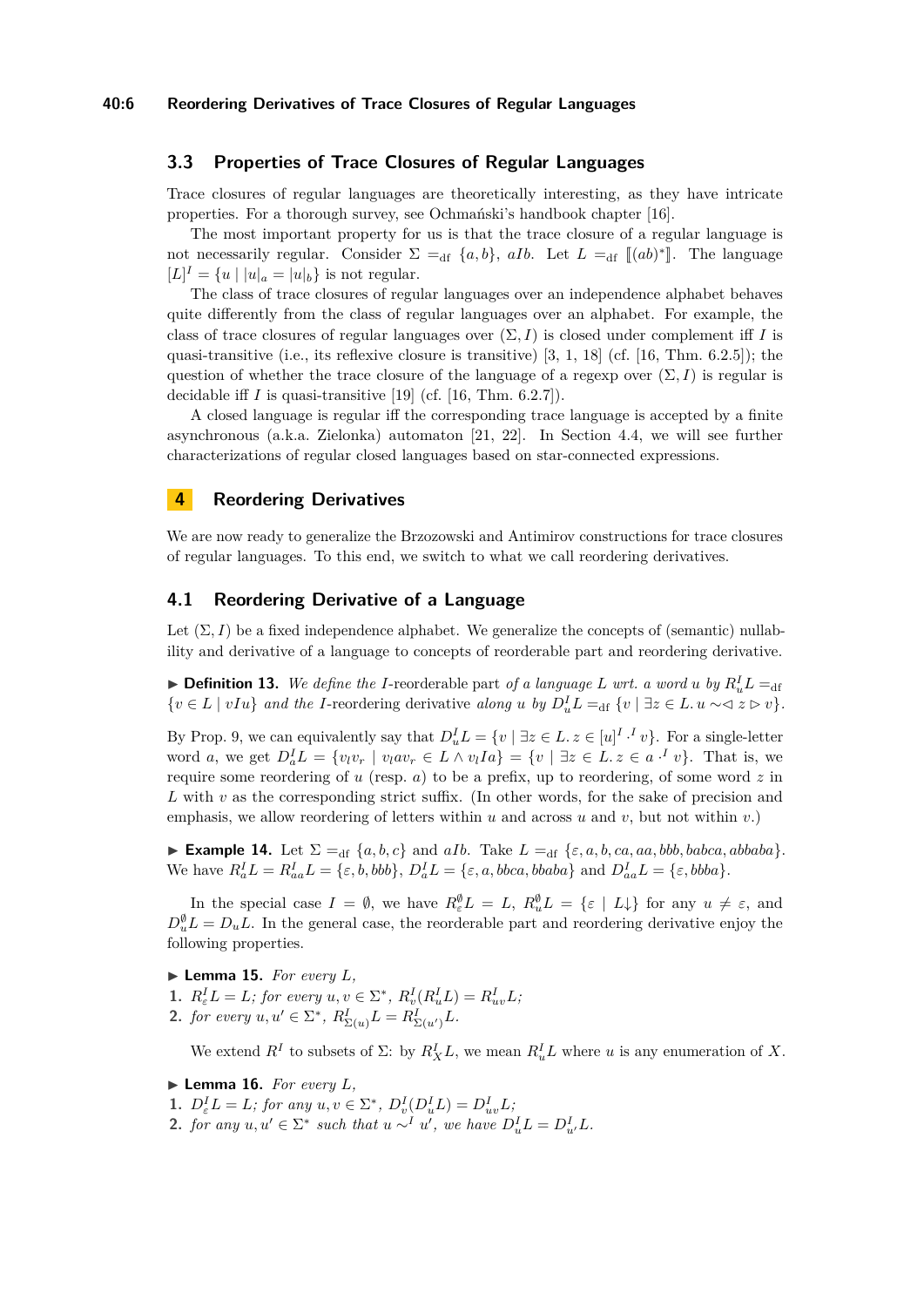- $\blacktriangleright$  **Proposition 17.** *For every L*,
- **1.** *for any*  $u \in \Sigma^*$ ,  $D_u([L]^I) = [D_u^IL]^I$ ; if L is closed (i.e.,  $[L]^I = L$ ), then, for any  $u \in \Sigma^*$ ,  $D_u^I L$  is closed and  $D_u L = D_u^I L$ ;
- **2.** *for any*  $u, v \in \Sigma^*$ ,  $uv \in [L]^I$  *iff*  $v \in [D_u^IL]^I$ ;
- **3.** *for any*  $u \in \Sigma^*$ ,  $u \in [L]^I$  *iff*  $(D_u^I L) \downarrow$ ;
- **4.**  $[L]^I = \{ \varepsilon \mid L \downarrow \} \cup \bigcup_{a \in \Sigma} \{a\} \cdot [D_a^I L]^I.$

<span id="page-6-1"></span>► **Example 18.** Let  $\Sigma =_{df} \{a, b\}$  and *aIb*. Take *L* to be the regular language  $[(ab)^*]$ . We have already noted that the language  $[L]^I = \{u \mid |u|_a = |u|_b\}$  is not regular. For any  $n \in \mathbb{N}$ ,  $D_{b}^{I}L = \{a^{n}\}\cdot L = [a^{n}(ab)^{*}]$  whereas  $D_{b^{n}}([L]^{I}) = \{a^{n}\}\cdot^{I}[L]^{I} = \{u \mid |u|_{a} = |u|_{b} + n\}.$ <br>We see see that [*I*] has infinitely many deviatives, none of which are neglige and *I* has We can see that  $[L]^I$  has infinitely many derivatives, none of which are regular, and  $L$  has infinitely many reordering derivatives, all regular.

## **4.2 Brzozowski Reordering Derivative**

The reorderable parts and reordering derivatives of regular languages turn out to be regular. We now show that they can be computed syntactically, generalizing the classical syntactic nullability and Brzozowski derivative operations [\[5\]](#page-14-3).

I **Definition 19.** *The I*-reorderable part *and the* Brzozowski *I*-reordering derivative *of a regexp are given by functions*  $R^I, D^I : \mathsf{RE} \times \Sigma \to \mathsf{RE}$  and  $R^I, D^I : \mathsf{RE} \times \Sigma^* \to \mathsf{RE}$  defined *recursively by*

 $R_a^I b$  =df if  $aIb$  then *b* else 0  $D_a^I b$  =df if  $a = b$  then 1 else 0  $R_a^I 0 = d_f 0$  *D*<sup>*I*</sup></sup> *a*f 0  $R_a^I(E+F) =_{\text{df}} R_a^I E + R_a^I F$   $D_a^I(E+F) =_{\text{df}} D_a^I E + D_a^I F$  $R_a^I 1 =_{df} 1$  *D*<sup>*I*</sup><sub>*a*</sub>1 =df 0  $R_a^I(EF) =_{\text{df}} (R_a^I E)(R_a^I F)$   $D_a^I(EF) =_{\text{df}} (D_a^I E)F + (R_a^I E)(D_a^I F)$  $D_a^I(E^*)$  =df  $(R_a^I E)^*$   $D_a^I(E^*)$  =df  $(R_a^I E)^* (D_a^I E) E^*$  $R_{\varepsilon}^I E =_{\text{df}} E$  *D*<sub> $\varepsilon$ </sub>  $E_{\varepsilon}^{\prime}E =_{\text{df}} E$  $R^I_{ua}E =_{df} R^I_a(R^I_u)$  $D_{ua}^I E$  =df  $D_a^I (D_u^I E)$ 

The regexp  $R_u E$  is nothing but E with all occurrences of letters dependent with *u* replaced with 0. The definition of *D* is more interesting. Compared to the classical Brzozowski derivative, the nullability condition  $E\downarrow$  in the  $EF$  case has been replaced with concatenation with the reorderable part  $R_a^I E$ , and the  $E^*$  case has also been adjusted.

The functions *R* and *D* on regexps compute their semantic counterparts on the corresponding regular languages.

## ▶ **Proposition 20.** *For any E*,

- **1.** *for any*  $a \in \Sigma$ *,*  $R_a^I$ *E*<sub> $\parallel$ </sub> =  $\left[$  $R_a^I$ **E** $\parallel$  and  $D_a^I$ **E** $\parallel$  =  $\left[$  $D_a^I$ **E** $\parallel$ ;
- **2.** *for any*  $u \in \Sigma^*$ ,  $R_u^I[E] = [R_u^I E]$  *and*  $D_u^I[E] = [D_u^I E]$ .

## <span id="page-6-0"></span> $\blacktriangleright$  **Proposition 21.** *For any E*,

- **1.** *for any*  $a \in \Sigma$ ,  $v \in \Sigma^*$ ,  $av \in [E]^I \iff v \in [D_d^I E]^I$ ;
- **2.** *for any*  $u, v \in \Sigma^*$ ,  $uv \in [E]^I \iff v \in [D_u^I E]^I$ ;
- <span id="page-6-2"></span>**3.** *for any*  $u \in \Sigma^*$ ,  $u \in [E]^I \iff (D_u^I E) \downarrow$ .

**CON C U R 2 0 1 9**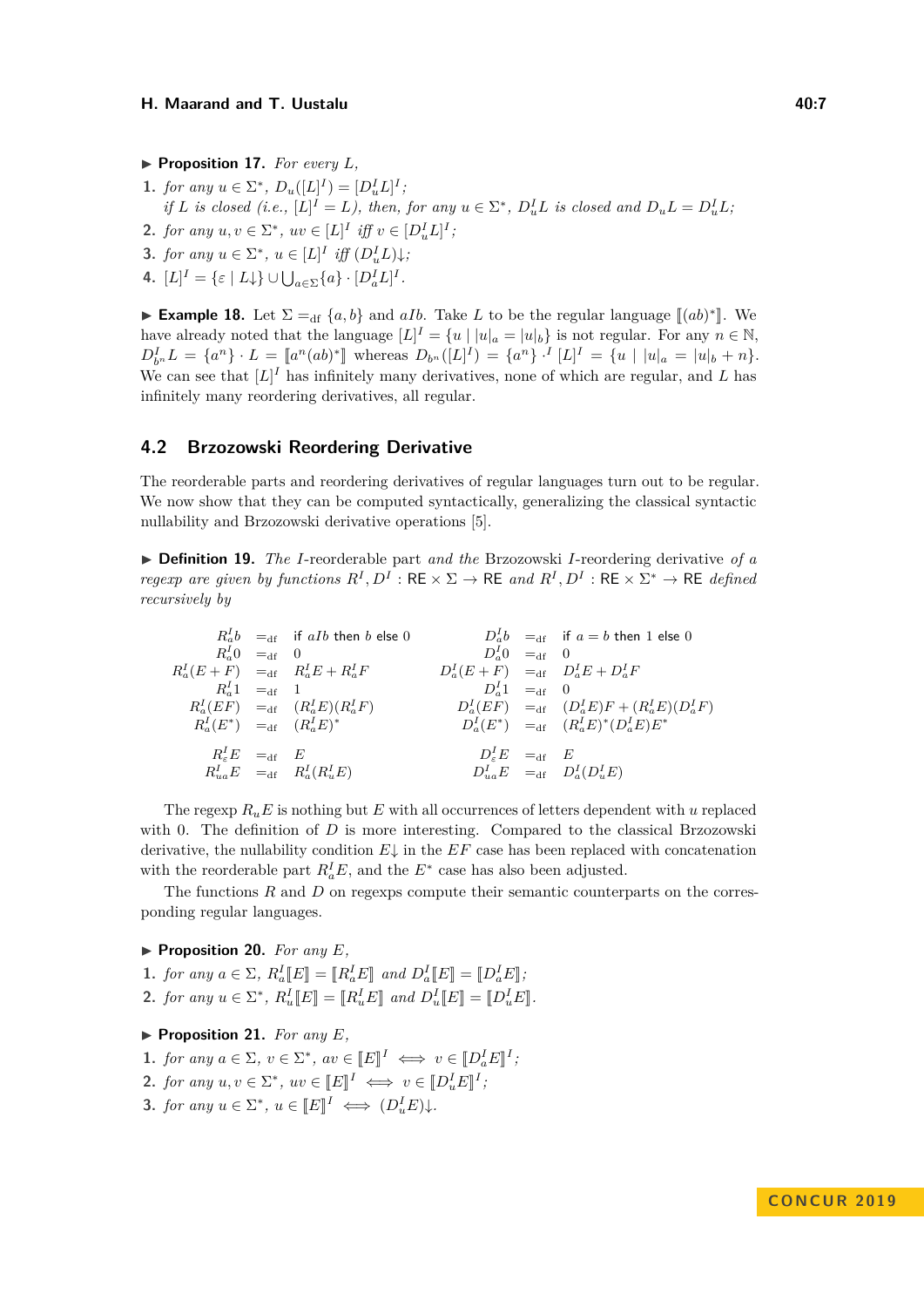#### **40:8 Reordering Derivatives of Trace Closures of Regular Languages**

**Example 22.** Let  $\Sigma =_{df} \{a, b\}$ , all and  $E =_{df} aa + ab + b$ .

$$
D_b^I E = D_b^I a a + D_b^I a b + D_b^I b
$$
  
= 
$$
((D_b^I a) a + (R_b^I a)(D_b^I a)) + ((D_b^I a) b + (R_b^I a)(D_b^I b)) + D_b^I b
$$
  
= 
$$
(0a + a0) + (0b + a1) + 1 = a + 1
$$
  

$$
D_b^I (E^*) = (R_b^I E)^* (D_b^I E) E^*
$$
  
= 
$$
(aa + a0 + 0)^* ((0a + a0) + (0b + a1) + 1) E^* = (aa)^* (a + 1) E^*
$$

$$
D_{bb}^I(E^*) \doteq D_b^I((aa)^*(a+1)E^*) \doteq (aa)^*(a+1)(aa)^*(a+1)E^*
$$

As with the classical Brzozowski derivative, we can use the reordering Brzozowski derivative to construct deterministic automata. For a regexp *E*, take  $Q^E =$ df  $\{D_u^I E \mid u \in \Sigma^*\}$ ,  $q_0^E =_{\text{df}} E$ ,  $F^E =_{\text{df}} \{ E' \in Q^E \mid E' \downarrow \}, \ \delta_a^E E' =_{\text{df}} D_a^I E'$  for  $E' \in Q^E$ . By Prop. [21,](#page-6-0) this automaton accepts the closure  $[[E]]^I$ . But even quotiented by the full Kleene algebra theory, the quotient of  $Q^E$  is not necessarily finite, i.e., we may be able to construct infinitely many different languages by taking reordering derivatives. For the regexp from Example [18,](#page-6-1) we have  $D_{b^n}^I((ab)^*) \doteq a^n(ab)^*$ , so it has infinitely many Brzozowski reordering derivatives even up to the Kleene algebra theory. This is only to be expected, as the closure  $[(ab)^*$ l<br>I *I* is not regular and cannot possibly have an accepting finite automaton.

## **4.3 Antimirov Reordering Derivative**

Like the classical Brzozowski derivative that was optimized by Antimirov [\[2\]](#page-14-4), the Brzozowski reordering derivative construction can be optimized by switching from functions on regexps to multivalued functions or relations.

▶ **Definition 23.** *The* Antimirov *I*-reordering parts-of-derivatives of a regexp along a letter *and a word are relations*  $\rightarrow^{I} \subseteq$  RE  $\times \Sigma \times$  RE *and*  $\rightarrow^{I*} \subseteq$  RE  $\times \Sigma^{*} \times$  RE *defined inductively by* 

$$
\frac{E \to^{I} (a, E')}{E + F \to^{I} (a, E')} \frac{F \to^{I} (a, F')}{E + F \to^{I} (a, F')}
$$
\n
$$
\frac{E \to^{I} (a, E')}{E + F \to^{I} (a, F')} \frac{F \to^{I} (a, F')}{E + F \to^{I} (a, F')} \frac{E \to^{I} (a, E')}{E + F \to^{I} (a, (R_a^I E) F')} \frac{E \to^{I} (a, (R_a^I E)^* E' E^*)}{E + F \to^{I} (a, (R_a^I E)^* E' E^*)}
$$
\n
$$
\frac{E \to^{I*} (u, E')}{E \to^{I*} (ua, E'')}
$$

Here  $R<sup>I</sup>$  is defined as before. Similarly to the Brzozowski reordering derivative from the previous subsection, the condition  $E\downarrow$  in the second  $EF$  rule has has been replaced with concatenation with  $R_a^I E$ , and the  $E^*$  rule has been adjusted.

Collectively, the Antimirov reordering parts-of-derivatives of a regexp *E* compute the semantic reordering derivative of the language  $\llbracket E \rrbracket$ .

▶ **Proposition 24.** *For any E*, **1.** *for any*  $a \in \Sigma$ ,  $D_a^I[E] = \bigcup \{ [E'] \mid E \to^I (a, E') \};$ <br> **2.** *for any*  $a \in \Sigma^*$ ,  $D_a^I[E] = \bigcup \{ [E'] \mid E \to^I * (a, E') \}$ **2.** *for any*  $u \in \Sigma^*$ ,  $D_u^I[[E]] = \bigcup \{ [[E']] \mid E \to^{I*} (u, E') \}.$ 

- <span id="page-7-0"></span> $\blacktriangleright$  **Proposition 25.** *For any E*,
- **1.** *for any*  $a \in \Sigma$ ,  $v \in \Sigma^*$ ,  $av \in \llbracket E \rrbracket^I \iff \exists E'. E \rightarrow^I (a, E') \land v \in \llbracket E' \rrbracket^I$ <br>
2. *for any*  $u \in \Sigma^*$ ,  $av \in \llbracket F \rrbracket^I$ ,  $\iff \exists E'. F \rightarrow^I (a, E') \land v \in \llbracket F \rrbracket^I$ . *I ;*
- **2.** *for any u, v* ∈ Σ ∗ *, uv* <sup>∈</sup> <sup>J</sup>*E*<sup>K</sup> *<sup>I</sup>* ⇐⇒ ∃*E*<sup>0</sup> *. E* →*<sup>I</sup>*<sup>∗</sup> (*u, E*<sup>0</sup> ) <sup>∧</sup> *<sup>v</sup>* <sup>∈</sup> <sup>J</sup>*E*<sup>0</sup> K *I ;*
- **3.** *for any*  $u \in \Sigma^*$ ,  $u \in [E]^I \iff \exists E'. E \rightarrow^{I*} (u, E') \land E' \downarrow$ .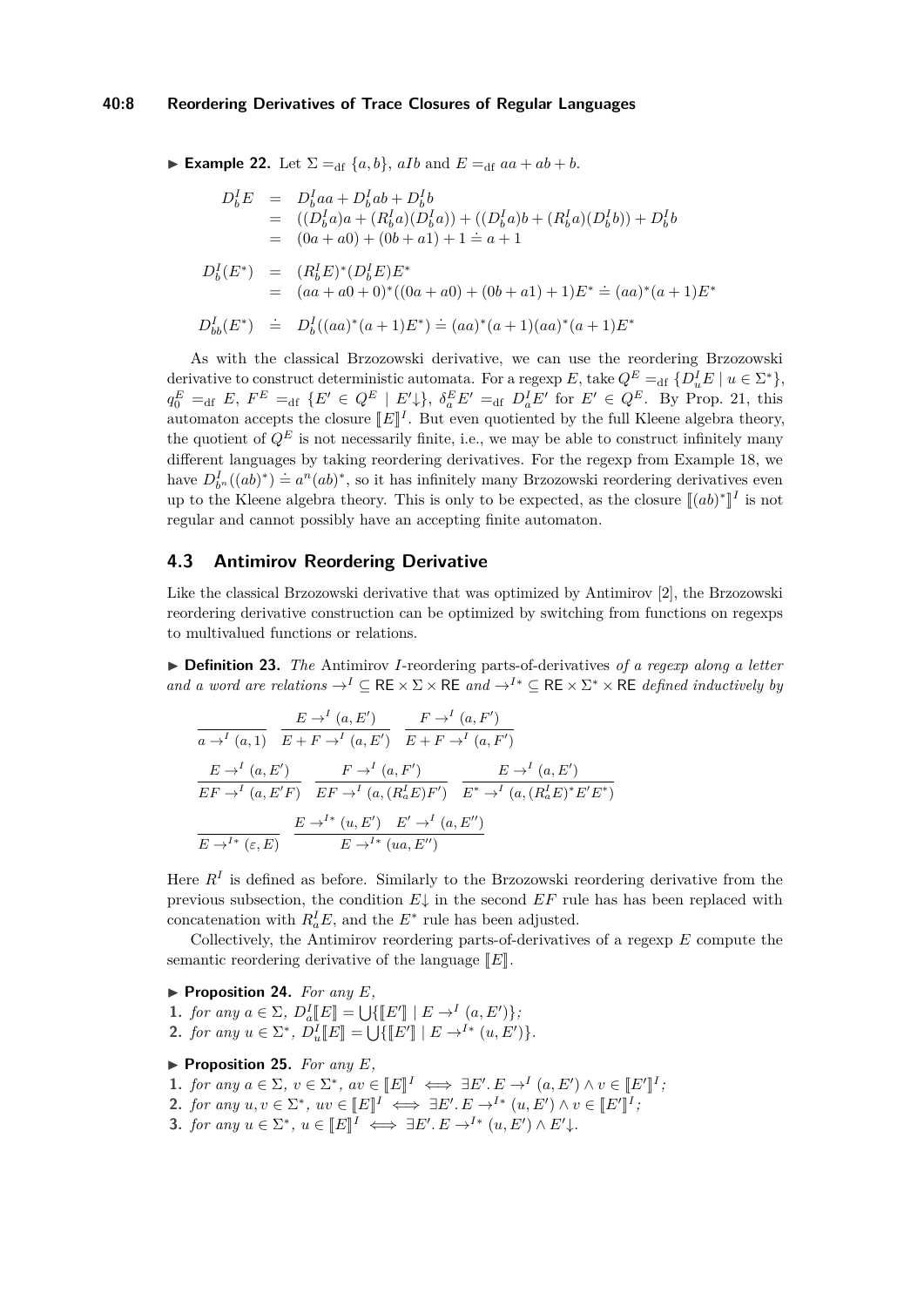#### **H.** Maarand and T. Uustalu **10:9** and 10:9

► **Example 26.** Let us revisit Example [22.](#page-6-2) The Antimirov reordering parts-of-derivatives of *E* along *b* are *a*1 and 1:

| $b \rightarrow^{I} (b,1)$             |                                      |
|---------------------------------------|--------------------------------------|
| $ab \rightarrow^{I} (b, a1)$          | $b \rightarrow^{I} (b,1)$            |
| $ab + b \rightarrow^{I} (b, a1)$      | $ab + b \rightarrow^{I} (b, 1)$      |
| $aa + ab + b \rightarrow^{I} (b, a1)$ | $aa + ab + b \rightarrow^{I} (b, 1)$ |

The Antimirov reordering parts-of-derivatives of  $E^*$  along *b* are therefore  $E_b^*(a_1)E^*$  and  $E_b^* 1E^*$  where  $E_b =$ df  $R_b^I E = aa + a0 + 0$ . Recall that, for the Brzozowski reordering derivative, we computed  $D_b^I E = (0a + a0) + (0b + a1) + 1$  and  $D_b^I E^* = E_b^* ((0a + a0) + (0b + a1) + 1)E^*$ .

Like the classical Antimirov construction, the Antimirov reordering parts-of-derivatives of a regexp *E* give a nondeterministic automaton by  $Q^E =_{df} \{ E' \mid \exists u \in \Sigma^* . E \rightarrow^{I*} (u, E') \},$  $I^E =$ df  $\{E\}, F^E =$ df  $\{E' \in Q^E \mid E' \downarrow\}, E' \to^E (a, E'') =$ df  $E' \to^I (a, E'')$  for  $E', E'' \in Q^E$ . This automaton accepts  $[[E]]^I$  by Prop. [25,](#page-7-0) but is generally infinite, also if quotiented by the full Kleepe elgebra theory. Begining Frample 18 example  $(a^k)^*$  must have infinitely the full Kleene algebra theory. Revisiting Example [18](#page-6-1) again,  $(ab)^*$  must have infinitely many Antimirov reordering parts-of-derivatives modulo the Kleene algebra theory since  $\llbracket (ab)^* \rrbracket^I$  is not regular and cannot have a finite accepting nondeterministic automaton.  $\text{Specifically, it has } (a0)^*((a1)\dots((a0)^*((a1)(ab)^*))\dots) = a^n(ab)^*$  as its single reordering part-of-derivative along *b n*.

However, if quotienting the Antimirov automaton for *E* by some sound theory (a theory weaker than the Kleene algebra theory) makes it finite, then the Brzozowski automaton can also be quotiented to become finite.

 $\blacktriangleright$  **Proposition 27.** *For any E*,

1. *for any*  $a \in \Sigma$ *,*  $D_a^I E \doteq \sum \{E' \mid E \to^I (a, E')\}$ ; **2.** *for any*  $u \in \Sigma^*$ ,  $D_u^I E \doteq \sum \{E' \mid E \to I^* \ (u, E')\}$ 

*(using the semilattice equations for*  $0, +$ *, that* 0 *is zero, and distributivity of*  $\cdot$  *over*  $+$ *).* 

 $\triangleright$  **Corollary 28.** *If some quotient of the Antimirov automaton for E (accepting*  $[[E]]^I$ *) is finite, then also some quotient of the Brzozowski automaton is finite.*

#### <span id="page-8-0"></span>**4.4 Star-Connected Expressions**

Star-connected expressions are important as they characterize regular closed languages. A corollary of that is a further characterization of such languages in terms of a "concurrent" semantics of regexps that interprets Kleene star nonstandardly as "concurrent star".

**► Definition 29.** *A word*  $w \in \Sigma^*$  *is connected if its dependence graph*  $\langle w \rangle_D$  *is connected. A language*  $L \subseteq \Sigma^*$  *is connected if every word*  $w \in L$  *is connected.* 

#### $\blacktriangleright$  Definition 30.

- **1.** Star-connected expressions *are a subset of the set of all regexps defined inductively by:* 0*,* 1 and  $a \in \Sigma$  are star-connected. If E and F are star-connected, then so are  $E + F$  and *EF.* If *E is star-connected and*  $[E]$  *is connected, then*  $E^*$  *is star-connected.*
- **2.** *A language L is said to be* star-connected *if*  $L = \mathbb{E}$  *for some star-connected regexp.*

Ochmański [\[15\]](#page-14-15) proved that a closed language is regular iff it is the closure of a starconnected language (cf. [\[16,](#page-14-10) Thm. 6.3.13]). This means that, for any regexp *E*, the language  $\llbracket E \rrbracket^I$  is regular iff there exists a (generally different!) star-connected expression *E'* such<br>that  $\llbracket F \rrbracket^I$   $\llbracket F \rrbracket^I$   $\sim$   $\llbracket F \rrbracket^I$   $\sim$   $\llbracket F \rrbracket^I$   $\sim$   $\llbracket F \rrbracket^I$   $\sim$   $\llbracket F \rrbracket^I$   $\sim$ that  $[[E]]^I = [[E']]^I$ . As a corollary, a closed language is regular iff it is the closure of the concurrent denotation of some regexp (cf. [\[16,](#page-14-10) Thm. 6.3.16]).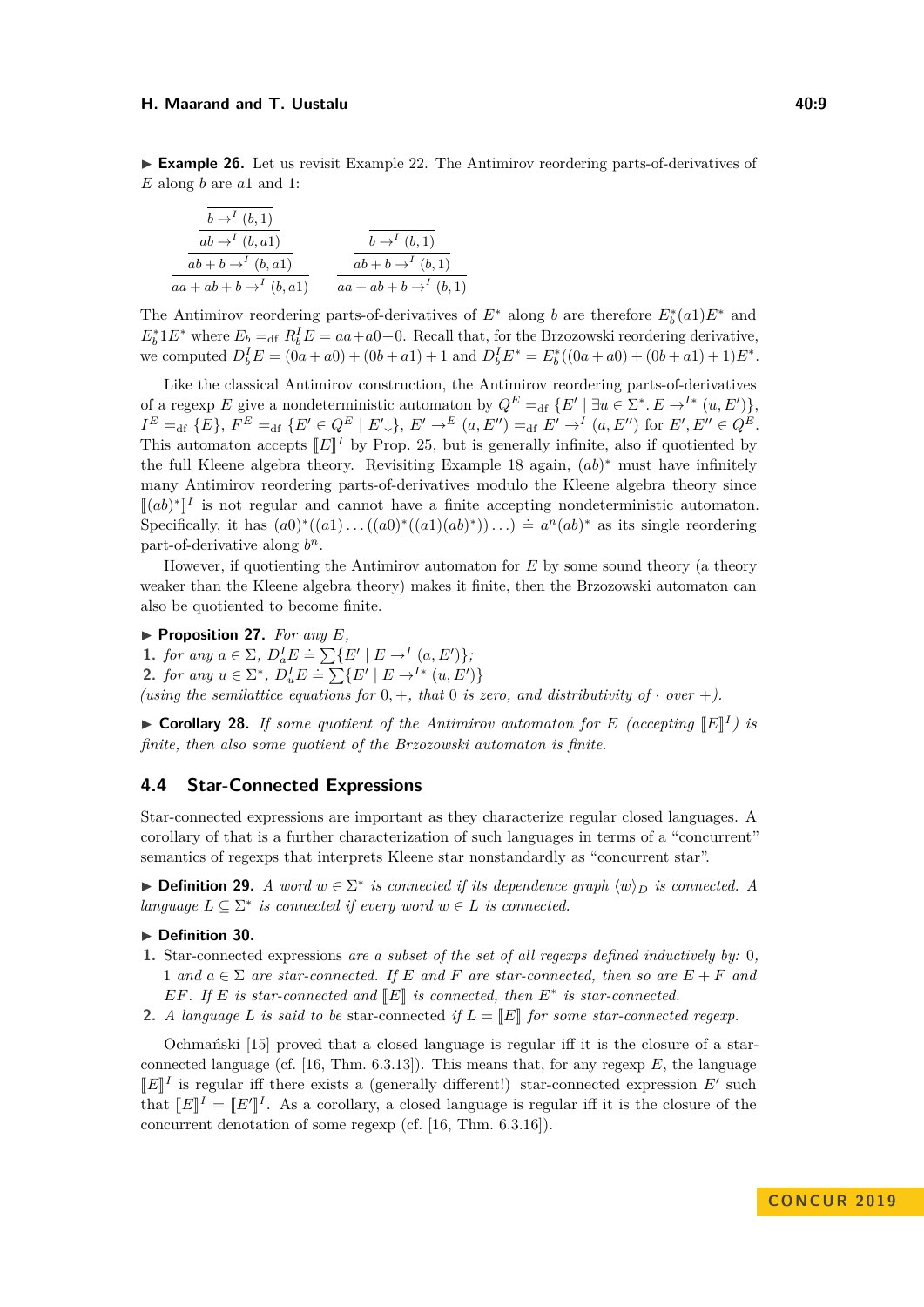## **4.5 Automaton Finiteness for Star-Connected Expressions**

We now show that the set of Antimirov reordering parts-of-derivatives of a star-connected expression is finite modulo suitable equations.

► **Lemma 31.** *If*  $[E]$  *is connected, then, for every*  $u \in \Sigma^+$  *and*  $E'$  *such that*  $E \to^{I*} (u, E')$ , *aithon*  $P[E] \to 0$  *son*  $P[E'] \to 1$  *(using the sequations involving*) and 1 or *k* and that 0 *is seen*). *either*  $R^I_u E' = 0$  *or*  $R^I_u E' = 1$  *(using the equations involving* 0 *and* 1 *only and that* 0 *is zero*).

► **Lemma 32.** *If*  $[E]$  *is connected and*  $E^* \to^{I*} (u, E')$ *, then there exists*  $E''$  *such that*  $F' \to F''$  (*using additionally the mangio* existence for 1 and the existence  $F^* \to F^* \to F^*$ )  $E' \doteq E''$  *(using, additionally, the monoid equations for* 1*,* · *and the equation*  $F^* \cdot F^* \doteq F^*$ ) *and*  $E''$  *contains at most*  $|\Sigma|$  *subexpressions of the form*  $(R_X^I E)^*$  *where*  $\emptyset \subset X \subseteq \Sigma$ *.* 

**Proposition 33.** If  $E$  is star-connected, then a suitable sound quotient of the state set  ${E' \mid \exists u \in \Sigma^* \colon E \to^{I*} (u, E') }$  *of the Antimirov automaton for E (accepting*  $[E]^I$ *) is finite.* 

# <span id="page-9-0"></span>**5 Uniform Scattering Rank of a Language**

We proceed to defining the notion of uniform scattering rank of a language and show that star-connected expressions define languages with uniform scattering rank.

#### **5.1 Scattering Rank vs. Uniform Scattering Rank**

The notion of scattering rank of a language (a.k.a. distribution rank, *k*-block testability) was introduced by Hashiguchi [\[7\]](#page-14-5).

 $\triangleright$  **Definition 34.** *A language L has (I-scattering) rank <i>at most N if*  $\forall u, v. uv \in [L]^I \Longrightarrow \exists z \in L. u \sim \langle y, z \rangle \sim v.$ 

Hashiguchi [\[7\]](#page-14-5) showed that having rank is a sufficient condition for regularity of the trace closure of a regular language (cf. [\[16,](#page-14-10) Prop. 6.3.2]). But it is not a necessary condition: for  $\Sigma =_{df} \{a, b\}$ ,  $aIb$ , the language  $L =_{df} [(aa + ab + ba + bb)^*]$  has rank 1 (as does any nontrivial closed language), but it is not star-connected.

We wanted to show that a truncation of the refined Antimirov automaton (which we define in Section [6\)](#page-10-0) is finite for regexps whose language has rank (i.e., the language has rank at most *N* for some  $N \in \mathbb{N}$ ). But it turns out, as we shall see, that rank does not quite work for this. For this reason, we introduce a stronger notion that we call uniform scattering rank.

 $\triangleright$  **Definition 35.** *A language L has uniform (I-scattering) rank <i>at most N if*  $\forall w \in [L]^I$ . ∃z ∈ *L*.  $\forall u, v. w = uv \Longrightarrow u \sim \triangleleft_N z \rhd \sim v$ .

The difference between the two definitions is that, in the uniform case, the choice of *z* depends only on *w* whereas, in the non-uniform case, it depends on the particular split of *w* as  $w = uv$ , i.e., for every such split of  $w$  we may choose a different  $z$ .

 $\triangleright$  **Lemma 36.** If *L* has uniform rank at most *N*, then *L* has rank at most *N*.

The converse of the above lemma does not hold – there are languages with uniform rank greater than rank. Furthermore, there are languages that have rank but no uniform rank.

<span id="page-9-1"></span>► Proposition 37. Let  $\Sigma =_{df} \{a, b, c\}$ , aIb and  $E =_{df} a^*b^*c(ab)^*(a^*+b^*)+(ab)^*(a^*+b^*)ca^*b^*$ . *The language*  $\llbracket E \rrbracket$  *has rank 2, but no uniform rank.*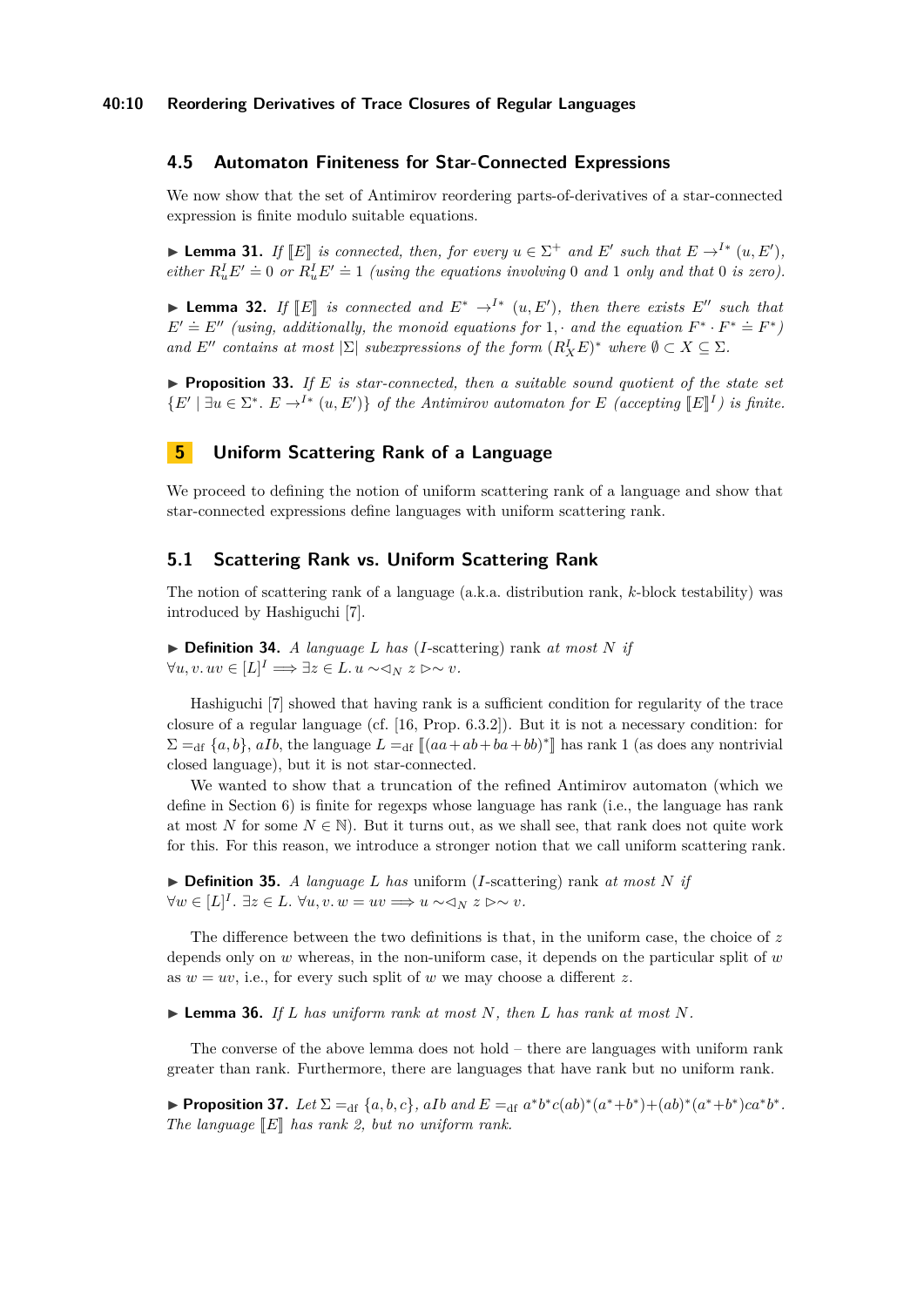#### **5.2 Star-Connected Languages Have Uniform Rank**

Klunder et al. [\[10\]](#page-14-16) established that star-connected languages have rank. We will now show that star-connected languages also have uniform rank, by strengthening their proof.

It can be seen that if  $L_1$  and  $L_2$  have uniform rank at most  $N_1$  and  $N_2$ , then  $L_1 \cup L_2$ has uniform rank at most max $(N_1, N_2)$  and  $L_1 \cdot L_2$  has uniform rank at most  $N_1 + N_2$ . If a general  $L$  has uniform rank at most  $N$ , then  $L^*$  need not have uniform rank. For example, for  $\Sigma =_{df} \{a, b\}$ , *aIb*, the language  $\{ab\}$  has uniform rank 1, but  $\{ab\}^*$  is without rank, so also without uniform rank. But if *L* is also connected, then *L* <sup>∗</sup> has uniform rank at most  $(N+1) \cdot |\Sigma|$ .

**Proposition 38.** If E is star-connected, then the language  $\mathbb{E}$  has uniform rank.

# <span id="page-10-0"></span>**6 Antimirov Reordering Derivative and Uniform Rank**

We have seen that the reordering language derivative  $D_u^I L$  allows *u* to be scattered in a word  $z \in L$  as  $u_1, \ldots, u_n \leq z \geq v_0, \ldots, v_n$  where  $u \sim^I u_1 \ldots u_n$ . We will now consider a version of the Antimirov reordering derivative operation that delivers lists of regexps for the possible  $v_0, \ldots, v_n$  rather than just single regexps for their concatenations  $v_0 \ldots v_n$ .

### **6.1 Refined Antimirov Reordering Derivative**

The refined reordering parts-of-derivative of a regexp *E* along a letter *a* are pairs of regexps  $E_l, E_r$ . For any word  $w = av \in [E]^I$ , there must be an equivalent word  $z = v_l a v_r \in [E]$ . Instead of describing the words  $v_l v_r$  obtainable by removing a minimal occurrence of *a* in a word  $z \in [E]$ , the refined parts-of-derivative describe the subwords  $v_l, v_r$  that were to the left and right of this *a* in *z*: it must be the case that  $v_l \in \llbracket E_l \rrbracket$  and  $v_r \in \llbracket E_r \rrbracket$  for one of the pairs  $E_l, E_r$ . For a longer word  $u$ , the refined reordering derivative operation gives lists of regexps  $E_0, \ldots, E_n$  fixing what the lists of subwords  $v_0, \ldots, v_n$  can be in words  $z = v_0 u_1 v_1 \dots u_n v_n \in [E]$  equivalent to a given word  $w = uv \in [E]$ <sup>T</sup>.

▶ **Definition 39.** *The* (unbounded and bounded) refined Antimirov *I*-reordering *parts-ofderivatives of a regexp along a letter and a word are given by relations*  $\rightarrow^I \subseteq \mathsf{RE} \times \Sigma \times \mathsf{RE} \times \mathsf{RE}$ ,  $\Rightarrow^{I} \subseteq$  RE<sup>+</sup>  $\times$   $\Sigma$   $\times$  RE<sup>+</sup>,  $\rightarrow^{I*}$   $\subseteq$  RE  $\times$   $\Sigma^{*}$   $\times$  RE<sup>+</sup>,  $\Rightarrow^{I}_{N}$   $\subseteq$  RE<sup>+ $\leq$ N+1</sup>  $\times$   $\Sigma$   $\times$  RE<sup>+ $\leq$ N+1</sup>, and  $\rightarrow_N^{I*} \subseteq \text{RE} \times \Sigma^* \times \text{RE}^{+\leq N+1}$  *defined inductively by* 

$$
\frac{E \rightarrow^{I} (a; E_{l}, E_{r})}{a \rightarrow^{I} (a; 1, 1)} \frac{E \rightarrow^{I} (a; E_{l}, E_{r})}{E + F \rightarrow^{I} (a; E_{l}, E_{r})} \frac{F \rightarrow^{I} (a; F_{l}, F_{r})}{E + F \rightarrow^{I} (a; F_{l}, F_{r})}
$$
\n
$$
\frac{E \rightarrow^{I} (a; E_{l}, E_{r})}{EF \rightarrow^{I} (a; E_{l}, E_{r}F)} \frac{F \rightarrow^{I} (a; F_{l}, F_{r})}{EF \rightarrow^{I} (a; (R_{a}^{I}E)F_{l}, F_{r})} \frac{E \rightarrow^{I} (a; E_{l}, E_{r})}{E^{*} \rightarrow^{I} (a; (R_{a}^{I}E)^{*}E_{l}, E_{r}E^{*})}
$$
\n
$$
\frac{E \rightarrow^{I} (a; E_{l}, E_{r})}{\Gamma, E, \Delta \Rightarrow^{I}_{N} (a; R_{a}^{I}\Gamma, E_{l}, E_{r}, \Delta)} \frac{E \rightarrow^{I} (a; E_{l}, E_{r})}{\Gamma, E, \Delta \Rightarrow^{I}_{N} (a; R_{a}^{I}\Gamma, E_{r}, \Delta)}
$$
\n
$$
\frac{E \rightarrow^{I} (a; E_{l}, E_{r})}{\Gamma, E, \Delta \Rightarrow^{I}_{N} (a; R_{a}^{I}\Gamma, E_{l}, \Delta)} \frac{E \rightarrow^{I} (a; E_{l}, E_{r})}{\Gamma, E, \Delta \Rightarrow^{I}_{N} (a; R_{a}^{I}\Gamma, E_{r}, \Delta)}
$$
\n
$$
\frac{E \rightarrow^{I} (a; E_{l}, E_{r})}{\Gamma, E, \Delta \Rightarrow^{I}_{N} (a; R_{a}^{I}\Gamma, E_{l}, \Delta)} \frac{E \rightarrow^{I} (a; E_{l}, E_{r})}{\Gamma, E, \Delta \Rightarrow^{I}_{N} (a; R_{a}^{I}\Gamma, \Delta)}
$$

*By*  $RE^{+\leq N+1}$  *we mean nonempty lists of regexps of length at most*  $N + 1$ *. The relations*  $\Rightarrow$ <sup>*I*</sup>  $and \rightarrow^{I*} are defined exactly as \Rightarrow^{I}_{N} and \rightarrow^{I*}_{N} but with the condition  $|\Gamma, \Delta| < N$  of the first$ *rule of*  $\Rightarrow_N^I$  *dropped. The operation*  $R_a^I$  *is extended to lists of regexps in the obvious way.*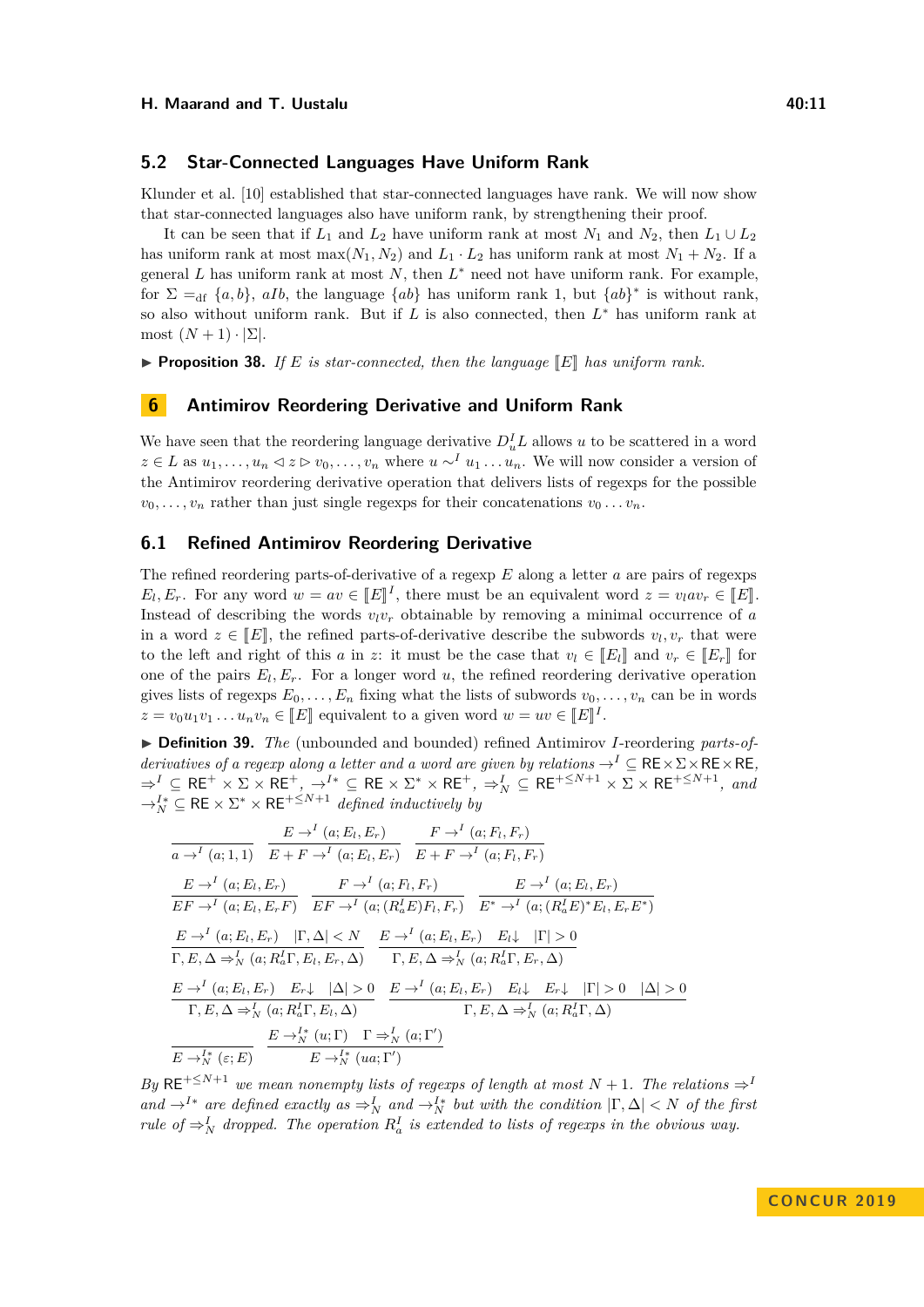#### **40:12 Reordering Derivatives of Trace Closures of Regular Languages**

We have several rules for deriving a list of regexps along  $a$ . If  $E$  is split into  $E_l, E_r$  and neither of them is nullable, then, in the *N*-bounded case, we require that the given list is shorter than  $N + 1$  since the new list will be longer by 1. If one of  $E_l, E_r$  is nullable, not the first resp. last in the list and we choose to drop it, then the new list will be of the same length. If both are nullable, not the first resp. last and we opt to drop both, then the new list will be shorter by 1. They must be droppable under these conditions to handle the situation when a word z has been split as  $v_0u_1v_1 \ldots u_kv_ku_{k+1} \ldots u_nv_n$  and  $v_k$  is further being split as  $v_l a v_r$  while  $v_l$  or  $v_r$  is empty. If  $k \neq 0$  and  $v_l$  is empty, we must join  $u_k$  and  $a$  into  $u_k a$ . If  $k \neq n$  and  $v_r$  is empty, we must join *a* and  $u_{k+1}$  into  $au_{k+1}$ . If *k* is neither 0 nor *n* and both  $v_l$  and  $v_r$  are empty, we must join all three of  $u_k$ , *a* and  $u_{k+1}$  into  $u_k a u_{k+1}$ . The length of the new list of regexps is always at least 2.

- $\blacktriangleright$  **Proposition 40.** *For any E*,
- **1.** *for any*  $a \in \Sigma$ ,  $v_l, v_r \in \Sigma^*$ ,

 $v_l Ia \wedge v_l a v_r \in [E] \iff \exists E_l, E_r, E \rightarrow^I (a; E_l, E_r) \wedge v_l \in [E_l] \wedge v_r \in [E_r];$ 

**2.** *for any*  $u \in \Sigma^*, n \in \mathbb{N}, v_0 \in \Sigma^*, v_1, \ldots, v_{n-1} \in \Sigma^+, v_n \in \Sigma^*,$ 

$$
\exists z \in \Sigma^*, u_1, \dots, u_n \in \Sigma^+. \ z \in [E] \land u \sim^I u_1 \dots u_n \land u_1, \dots, u_n \lhd z \rhd v_0, \dots, v_n
$$
  
\n
$$
\iff
$$
  
\n
$$
\exists E_0, \dots, E_n. E \to^{I*} (u; E_0, \dots, E_n) \land \forall j. \ v_j \in [E_j].
$$

- <span id="page-11-0"></span> $\blacktriangleright$  **Proposition 41.** *For any E*,
- **1.** *for any*  $a \in \Sigma$ ,  $v \in \Sigma^*$ , *the following are equivalent:* **a.**  $av \in [E]^I;$ <br>**b**  $\exists u, u \in \mathbb{R}$ **b.**  $\exists v_l, v_r \in \Sigma^*$ ,  $v \sim^I v_l v_r \wedge v_l I a \wedge v_l a v_r \in [E];$ **c.**  $\exists v_l, v_r \in \Sigma^*$ .  $v \sim^{I} v_{l}v_{r} \wedge \exists E_{l}, E_{r}. E \rightarrow^{I} (a; E_{l}, E_{r}) \wedge v_{l} \in [E_{l}] \wedge v_{r} \in [E_{r}],$ **d.**  $\exists v_l, v_r \in \Sigma^*$ .

$$
v \in v_l \cdot^I v_r \wedge \exists E_l, E_r. E \rightarrow^I (a; E_l, E_r) \wedge v_l \in [ [E_l]]^I \wedge v_r \in [ [E_r]]^I.
$$
  
**2.** for any  $u, v \in \Sigma^*$ , the following are equivalent:

- **a.**  $uv \in \llbracket E \rrbracket^I;$ <br>**b**  $\exists v \in \llbracket F \rrbracket$
- **b.** ∃ $z \in \llbracket E \rrbracket$ .  $u \sim \lhd z \rhd \sim v$ *;*
- **c.**  $\exists n \in \mathbb{N}, v_0 \in \Sigma^*, v_1, \ldots, v_{n-1} \in \Sigma^+, v_n \in \Sigma^*, v \sim^I v_0 v_1 \ldots v_n$  $\exists E_0, \ldots, E_n, E \to^{I*} (u; E_0, \ldots, E_n) \land \forall j, v_j \in [E_j],$
- **d.**  $\exists n \in \mathbb{N}, v_0 \in \Sigma^*, v_1, \ldots, v_{n-1} \in \Sigma^+, v_n \in \Sigma^*, v \in v_0 \cdot^I v_1 \cdot^I \ldots^I v_n \wedge$  $\exists E_0, \ldots, E_n, E \to^{I*} (u; E_0, \ldots, E_n) \land \forall j, v_j \in [E_j]^I.$
- **3.** *for any*  $u \in \Sigma^*$ ,

$$
u \in [E]^I \iff (u = \varepsilon \wedge E \downarrow) \vee (u \neq \varepsilon \wedge \exists E_0, E_1 \ldots E \rightarrow I^* (u; E_0, E_1) \wedge E_0 \downarrow \wedge E_1 \downarrow).
$$

#### <span id="page-11-1"></span> $\triangleright$  **Corollary 42.** For any E such that  $\mathbb{E}$  has uniform rank at most N,

```
1. for any u, v \in \Sigma^*, the following are equivalent:
```
**a.**  $uv \in \llbracket E \rrbracket^I;$ <br>**b.**  $\exists v \in \llbracket E \rrbracket$ **b.**  $\exists z \in [E]$ .  $\forall u', u'', u = u'u'' \implies u' \sim \exists y, z \rhd\sim u''v$ ; **c.**  $\exists n \leq N, v_0 \in \Sigma^*, v_1, \ldots, v_{n-1} \in \Sigma^+, v_n \in \Sigma^*, v \sim^I v_0 v_1 \ldots v_n$  ∧  $\exists E_0, \ldots, E_n, E \to_N^{I*} (u; E_0, \ldots, E_n) \land \forall j, v_j \in [E_j],$ <br>  $\leq N, v_i \in \mathbb{R}^*, v_i \in \mathbb{R}^+, v_i \in \mathbb{R}^*, i \in \mathbb{R}^+$ **d.**  $\exists n \leq N, v_0 \in \Sigma^*, v_1, \ldots, v_{n-1} \in \Sigma^+, v_n \in \Sigma^*, v \in v_0 \cdot^I v_1 \cdot^I \ldots \cdot^I v_n \wedge$  $\exists E_0, \ldots, E_n, E \to_N^{I*} (u; E_0, \ldots, E_n) \land \forall j, v_j \in [E_j]^I.$ **2.** *for any*  $u \in \Sigma^*$ ,  $u \in [E]^I \iff (u = \varepsilon \wedge E\downarrow) \vee (u \neq \varepsilon \wedge \exists E_0, E_1, E \rightarrow_N^{I*} (u; E_0, E_1) \wedge E_0 \downarrow \wedge E_1 \downarrow).$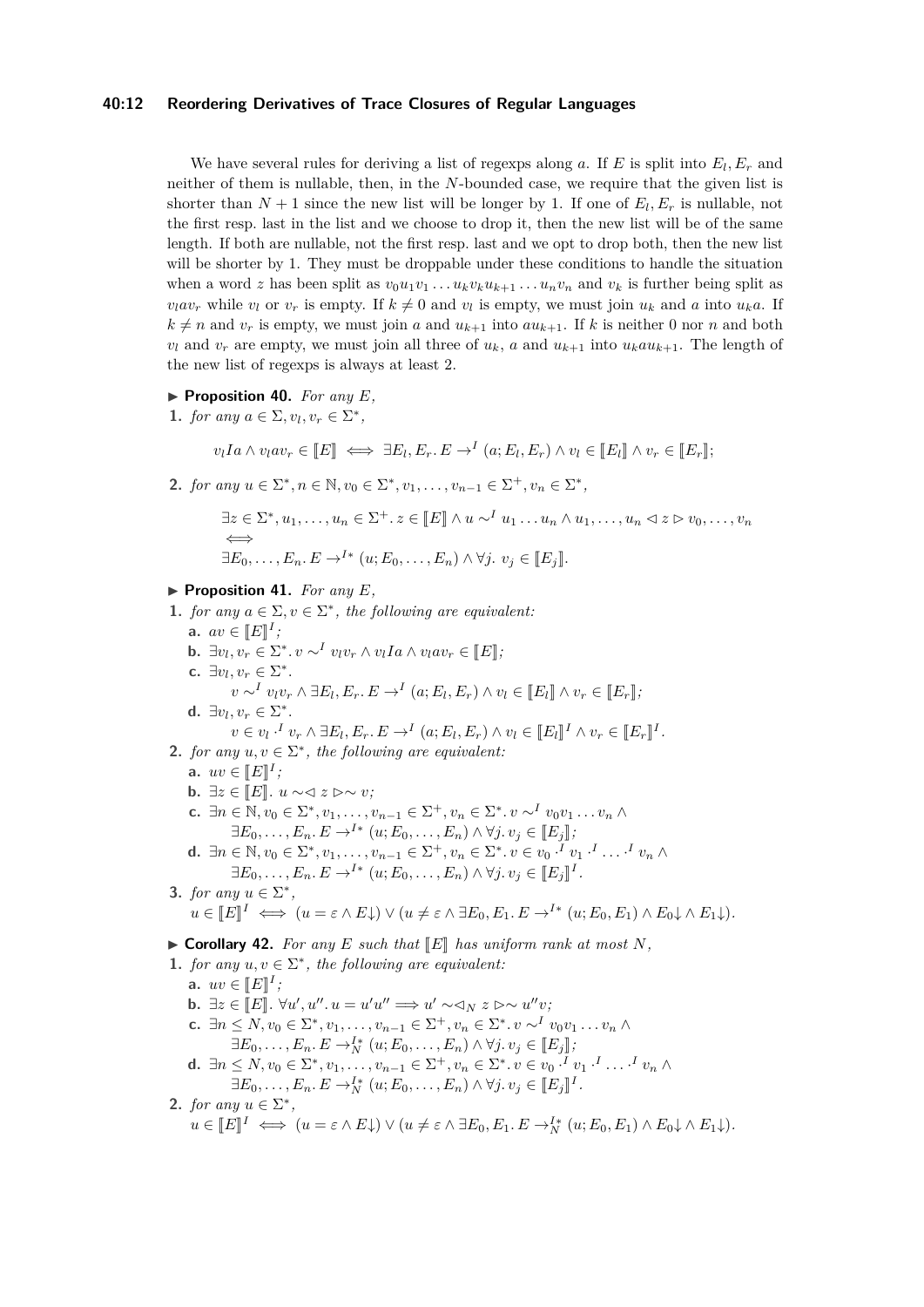#### **H. Maarand and T. Uustalu 40:13**

**Example 43.** We go back to Example [22.](#page-6-2) Recall that  $E = df$   $aa + ab + b$  and  $E_b = df$  $R_b^I E = aa + a0 + 0$ . Here is one of the refined reordering parts-of-derivatives of  $E^*$  along *bb*.

|                                             | $b \rightarrow^{I} (b; 1, 1)$                | $b \rightarrow^{I} (b; 1, 1)$                                        |
|---------------------------------------------|----------------------------------------------|----------------------------------------------------------------------|
|                                             | $ab \rightarrow^{I} (b; a_1, 1)$             | $ab \rightarrow^{I} (b; a1, 1)$                                      |
|                                             | $ab + b \rightarrow^{I} (b; a_1, 1)$         | $ab + b \rightarrow^{I} (b; a_1, 1)$                                 |
|                                             | $aa + ab + b \rightarrow^{I} (b; a1, 1)$     | $aa + ab + b \rightarrow^{I} (b; a1, 1)$                             |
|                                             | $E^* \to^I (b; E_h^*(a1), 1E^*) \quad 0 < 2$ | $E^* \to^I (b; E_h^*(a1), 1E^*)$                                     |
| $E^* \rightarrow_2^{I*} (\varepsilon; E^*)$ | $E^* \Rightarrow_2^I (b; E_h^*(a1), 1E^*)$   | $1E^* \rightarrow^I (b; 1(E_b^*(a1)), 1E^*) \quad 1 < 2$             |
|                                             | $E^* \rightarrow 2^k (b; E_b^*(a1), 1E^*)$   | $E_b^*(a1), 1E^* \Rightarrow_2^I (b; E_b^*(a1), 1(E_b^*(a1)), 1E^*)$ |
|                                             |                                              | $E^* \rightarrow 2^k (bb; E_h^*(a1), 1(E_h^*(a1)), 1E^*)$            |
|                                             |                                              |                                                                      |

In this example, we chose  $N =_{df} 2$ . The regexp  $1(E_b^*(a_1)) \doteq (aa)^*a$  is not nullable, so we could not have dropped it. From here we cannot continue by deriving along a third *b* by again taking it from the summand  $ab$  of  $E$  in  $1E^*$ , as this would produce another nondroppable  $1(E<sub>b</sub><sup>*</sup>(a1))$  and make the list too long (longer than 3). For example, we are not allowed to establish  $w =_{df} bbbaaa \in [E^*]^I$  (by deriving  $E^*$  along  $w$  and checking if we can arrive at  $E = E$ , with both  $E = E$ , willable) mondated by  $x = e^{kabab} \in [E^*]^I$  by two are allowed  $E_0, E_1$  with both  $E_0, E_1$  nullable), mandated by  $z =_{df} ababab \in [E^*]$ , but we are allowed to do so because of  $z' =_{df} bbabaa \in [E^*]$ . The word *z* is not useful since among the splits<br>of w as we can then is we able which splits  $x \geq x$ , and  $x \geq y$  is activating of *w* as  $w = uv$  there is  $u = df$  *bbb*,  $v = df$  *aaa*, which splits *z* as  $u \sim 1$   $z \sim v$  scattering *u* into 3 blocks as  $z = a \underline{b} \underline{a} \underline{b} \underline{a} \underline{b}$  (we underline the letters from *u*); the full sequence of these corresponding splits of *z* is *ababab*, *ababab*, *ababab*, *ababab*, *ababab*, *ababab*, *ababab*. The word  $z'$ , on the contrary, is fine because, for every split of *w* as  $w = uv$ , there are at most two blocks of letters from *u* in *z* 0 : *bbabaa*, *bbabaa*, *bbabaa*, *bbabaa*, *bbabaa*, *bbabaa*, *bbabaa*. The choice  $N = 2$  suffices for accepting all of  $[[E^*]]$ *I*<sup>*,*</sup> since  $[*E*<sup>∗</sup>$ <sup> $||$ </sup> happens to have uniform rank 2.

The refined Antimirov reordering parts-of-derivatives of a regexp *E* give a nondeterministic automaton by  $Q^E =$ df  $\{\Gamma \mid \exists u \in \Sigma^* . E \rightarrow^{I*} (u; \Gamma)\}, I^E =$ df  $\{E\}, F^E =$ df  $\{E \mid E\}\cup$  ${E_0, E_1 \in Q^E \mid E_0 \downarrow \wedge E_1 \downarrow}, \Gamma \to^E (a; \Gamma') =_{df} \Gamma \Rightarrow^I (a; \Gamma') \text{ for } \Gamma, \Gamma' \in Q^E.$  By Prop. [41,](#page-11-0) this automaton accepts  $[[E]]^I$ . It is generally not finite as  $Q^E$  can contain states  $\Gamma$  of any length.

Given  $N \in \mathbb{N}$ , another automaton is obtained by restricting  $Q^E$ ,  $F^E$  and  $\rightarrow^E$  to  $Q^E_N =$ df  $\{\Gamma \mid \exists u \in \Sigma^*.\ E \to_N^I (u; \Gamma) \}, F_K^E =_{df} \{E \mid E\} \cup \{E_0, E_1 \in Q_K^E \mid E_0 \} \wedge E_1 \}$ ,  $\Gamma \to_N^E$ <br>  $(a; \Gamma') =_{df} \Gamma \to_N^I (a; \Gamma')$  for  $\Gamma, \Gamma' \in Q_K^E$ . By Cor. [42,](#page-11-1) if  $[E]$  has uniform rank at most N, then<br>
this smaller outcometer accoun this smaller automaton accepts  $\llbracket E \rrbracket^I$  despite the truncation. If  $\llbracket E \rrbracket$  does not have uniform rank or we choose *N* smaller than the uniform rank, then the *N*-truncated automaton recognizes a proper subset of  $[[E]]^I$ . Prop. [37](#page-9-1) gives an example of this: however we choose *N*, the *N*-truncated automaton fails to accept the word  $a^n b^n ca^n b^n$  for  $n > N$ . This happens because  $\llbracket E \rrbracket$  does not have uniform rank (and that it has rank 2 does not help).

#### **6.2 Automaton Finiteness for Regular Expressions with Uniform Rank**

Is the *N*-truncated Antimirov automaton finite? The states  $\Gamma$  of  $Q_N^E$  are all of length at most  $N+1$ , so there is hope. The automaton will be finite if we can find a finite set containing all the individual regexps  $E'$  appearing in the states Γ. We now define such a set  $E^{\rightarrow *}$ .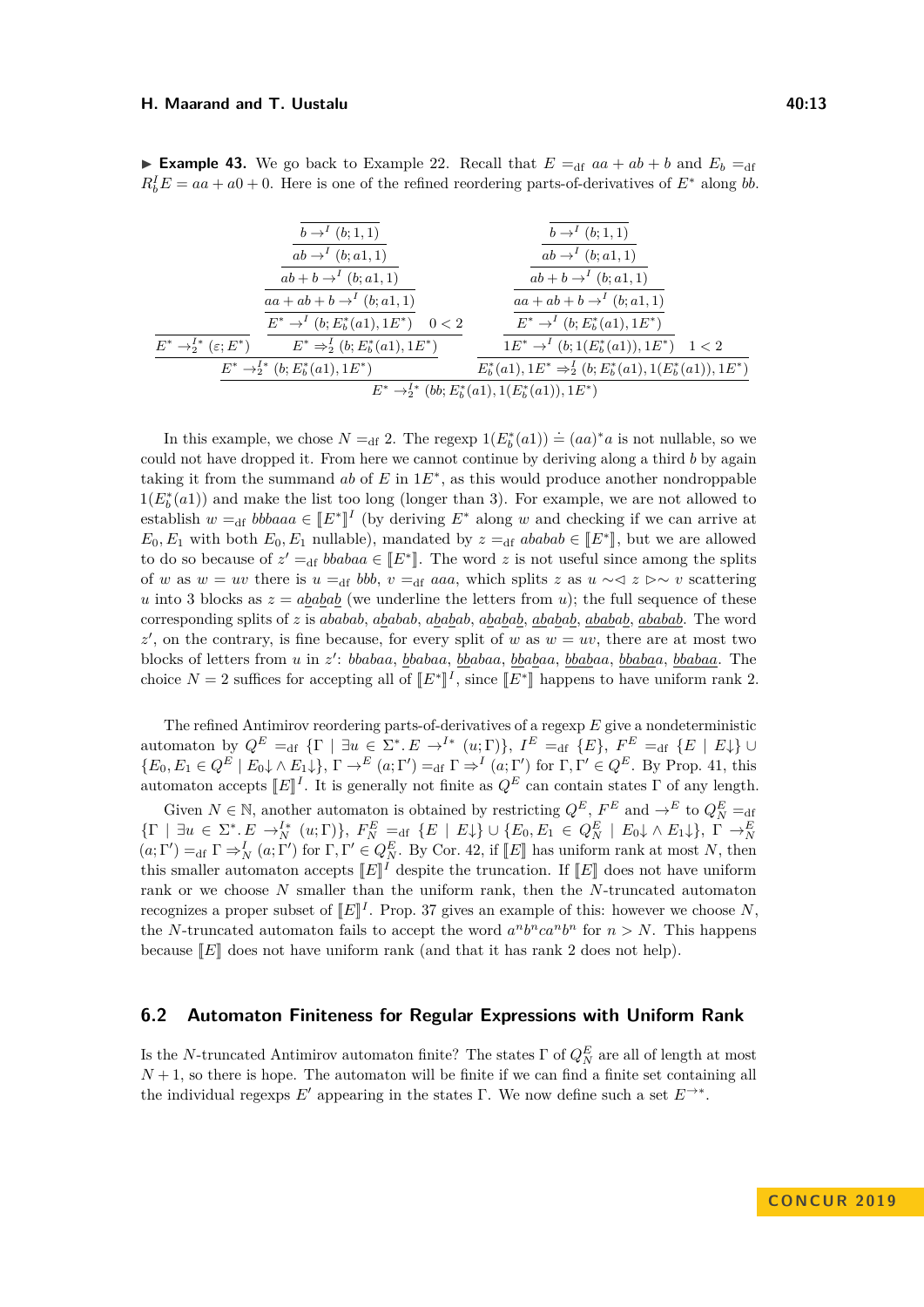#### **40:14 Reordering Derivatives of Trace Closures of Regular Languages**

**► Definition 44.** We define functions  $(\_)^{\rightarrow+}, \mathbf{R}, (\_)^{\rightarrow+}, (\_)^{\rightarrow*} : \mathsf{RE} \rightarrow \mathcal{P} \mathsf{RE}$  by

$$
a^{\rightarrow +} =_{df} \{1\}
$$
\n
$$
0^{\rightarrow +} =_{df} \emptyset
$$
\n
$$
(EF)^{\rightarrow +} =_{df} E^{\rightarrow +} \cup F^{\rightarrow +} \cup E^{\rightarrow +} \cdot \{F\} \cup \{E\} \cdot F^{\rightarrow +} \cup E^{\rightarrow +} \cdot F^{\rightarrow +}
$$
\n
$$
(EF)^{\rightarrow +} =_{df} E^{\rightarrow +} \cup F^{\rightarrow +} \cup E^{\rightarrow +} \cdot \{F\} \cup \{E\} \cdot F^{\rightarrow +} \cup E^{\rightarrow +} \cdot F^{\rightarrow +}
$$
\n
$$
(E^*)^{\rightarrow +} =_{df} E^{\rightarrow +} \cup \{E^*\} \cdot E^{\rightarrow +} \cup E^{\rightarrow +} \cdot \{E^*\} \cup E^{\rightarrow +} \cdot \{(E^*\} \cdot E^{\rightarrow +}) \cup (E^{\rightarrow +} \cdot \{E^*\}) \cdot E^{\rightarrow +}
$$
\n
$$
E^{\rightarrow +} =_{df} R(E^{\rightarrow +})
$$
\n
$$
E^{\rightarrow +} =_{df} \{E\} \cup E^{\rightarrow +}
$$

#### **Proposition 45.**

- **1.** For any *E*, the set  $E \rightarrow *$  is finite.
- **2.** For any *E* and *X*, we have  $(R_X^I E)^{\to*} \subseteq R_X^I(E^{\to*})$ .
- **3.** For any E, a and  $E_l, E_r$ , if  $E \to I$   $(a; E_l, E_r)$ , then  $E_l \in R_a^I(E^{\sim+})$  and  $E_r \in E^{\sim+}$ .
- **4.** For any  $E, E', X, a, E'_l, E'_r$ , if  $E' \in R_X^I(E^{\leadsto +})$  and  $E' \to^I (a; E'_l, E'_r)$ ,
	- *then*  $E'_l \in R_{Xa}^I(E^{\leadsto +})$  *and*  $E'_r \in R_X^I(E^{\leadsto +})$ *.*
- **5.** For any E, u and  $E_0, \ldots, E_n$ , if  $E \to^{I*} (u; E_0, \ldots, E_n)$ , then  $\forall j. E_j \in E \to^{**}$ .

**Proposition 46.** For every E and N, the state set  $\{\Gamma \mid \exists u \in \Sigma^* \cdot E \rightarrow_N^{I*}(u; \Gamma)\}$  of the *N-truncated refined Antimirov automaton for E (accepting*  $[[E]]$ <sup>*I*</sup> *if*  $[[E]]$  *has uniform rank at*  $\text{max } N$ *) is finite most N) is finite.*

## **7 Related Work**

Syntactic derivative constructions for regular expressions extended with constructors for (versions of) the shuffle operation have been considered, for example, by Sulzmann and Thiemann [\[20\]](#page-15-3) for the Brzozowski derivative and by Broda et al. [\[4\]](#page-14-17) for the Antimirov derivative. This is relevant to our derivatives since  $L \cdot^I L'$  is by definition a language between  $L \cdot L'$  and  $L \sqcup L'$ . Thus our Brzozowski and Antimirov reordering derivatives of *EF* must be between the classical Brzozowski and Antimirov derivatives of  $EF$  and  $E \sqcup F$ .

## **8 Conclusion and Future Work**

We have shown that the Brzozowski and Antimirov derivative operations generalize to trace closures of regular languages in the form of reordering derivative operations. The sets of Brzozowski resp. Antimirov reordering (parts-of-)derivatives of a regexp are generally infinite, so the deterministic and nondeterministic automata that they give, accepting the trace closure, are generally infinite. Still, if the regexp is star-connected, their appropriate quotients are finite. Also, the set of *N*-bounded refined Antimirov reordering parts-of-derivatives is finite without quotienting, and we showed that, if the language of the regexp has uniform rank at most *N*, the *N*-truncated refined Antimirov automaton accepts the trace closure. We also proved that star-connected expressions define languages with finite uniform rank.

Our intended application for this is operational semantics in the context of relaxed memory (where, e.g., shadow writes, i.e., writes from local buffers to shared memory, can be reorderable with other actions). For sequential composition *EF* it is usually required that, to execute any action from *F*, execution of *E* must have completed. In the jargon of derivatives, this is to say that for an action from *F* to become executable, what is left of *E* has to have become nullable (i.e., one can consider the execution of *E* completed). With reordering derivatives, we can execute an action from *F* successfully even when what is left of *E* is not nullable. It suffices that some sequence of actions to complete the residual of *E* is reorderable with the selected action of *F*.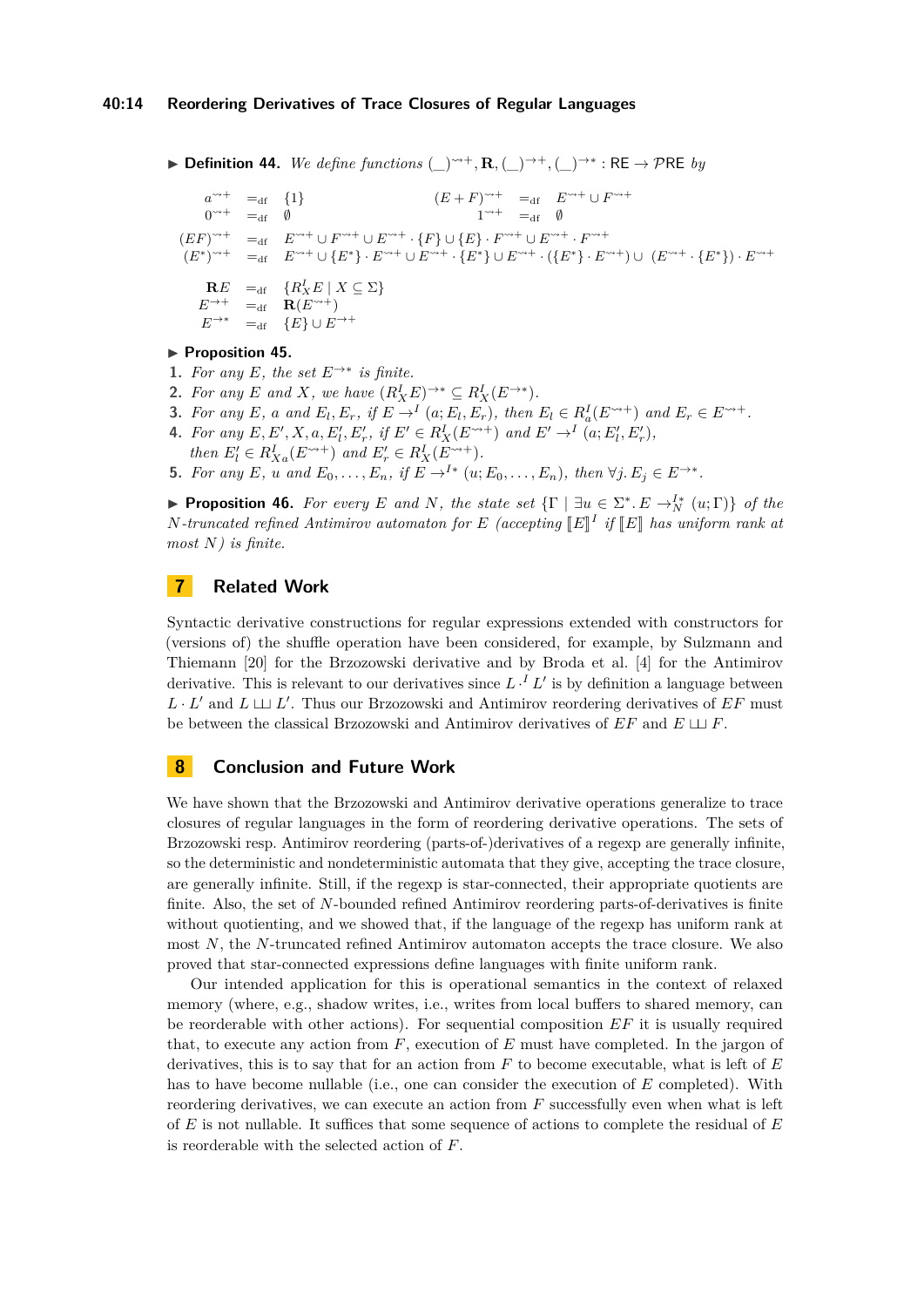#### **H. Maarand and T. Uustalu 40:15**

In the definitions of the derivative operations we only use *I* in one direction, i.e., we do not make use of its symmetry. It would be interesting to see if our results can be generalized to the setting of semi-commutations [\[6\]](#page-14-18) and which changes are required for that.

#### **References**

- <span id="page-14-12"></span>**1** IJsbrand Jan Aalbersberg and Emo Welzl. Trace Languages Defined by Regular String Languages. *Theor. Inf. Appl.*, 20(2):103–119, 1986. [doi:10.1051/ita/1986200201031](https://doi.org/10.1051/ita/1986200201031).
- <span id="page-14-4"></span>**2** Valentin M. Antimirov. Partial Derivatives of Regular Expressions and Finite Automaton Constructions. *Theor. Comput. Sci.*, 155(2):291–319, 1996. [doi:10.1016/0304-3975\(95\)](https://doi.org/10.1016/0304-3975(95)00182-4) [00182-4](https://doi.org/10.1016/0304-3975(95)00182-4).
- <span id="page-14-11"></span>**3** Alberto Bertoni, Giancarlo Mauri, and Nicoletta Sabadini. Unambiguous Regular Trace Languages. In Janos Demetrovics, Gyula Katona, and Arto Salomaa, editors, *Algebra, Combinatorics, and Logic in Computer Science*, volume 42 of *Colloquia Mathematica Societas János Bolyai*, pages 113–123. North-Holland, 1986.
- <span id="page-14-17"></span>**4** Sabine Broda, António Machiavelo, Nelma Moreira, and Rogério Reis. Partial Derivative Automaton for Regular Expressions with Shuffle. In Jeffrey Shallit and Alexander Okhotin, editors, *Descriptional Complexity of Formal Systems: 17th International Workshop, DCFS 2015, Waterloo, ON, Canada, June 25-27, 2015, Proceedings*, volume 9118 of *Lecture Notes in Computer Science*, pages 21–32. Springer, 2015. [doi:10.1007/978-3-319-19225-3\\_2](https://doi.org/10.1007/978-3-319-19225-3_2).
- <span id="page-14-3"></span>**5** Janusz A. Brzozowski. Derivatives of Regular Expressions. *J. ACM*, 11(4):481–494, 1964. [doi:10.1145/321239.321249](https://doi.org/10.1145/321239.321249).
- <span id="page-14-18"></span>**6** Mireille Clerbout and Michel Latteux. Semi-commutations. *Inf. Comput.*, 73(1):59–74, 1987. [doi:10.1016/0890-5401\(87\)90040-X](https://doi.org/10.1016/0890-5401(87)90040-X).
- <span id="page-14-5"></span>**7** Kosaburo Hashiguchi. Recognizable Closures and Submonoids of Free Partially Commutative Monoids. *Theor. Comput. Sci.*, 86(2):233–241, 1991. [doi:10.1016/0304-3975\(91\)90019-X](https://doi.org/10.1016/0304-3975(91)90019-X).
- <span id="page-14-9"></span>**8** Tony Hoare, Bernhard Möller, Georg Struth, and Ian Wehrman. Concurrent Kleene Algebra and Its Foundations. *J. Log. Algebr. Program.*, 80(6):266–296, 2011. [doi:10.1016/j.jlap.](https://doi.org/10.1016/j.jlap.2011.04.005) [2011.04.005](https://doi.org/10.1016/j.jlap.2011.04.005).
- <span id="page-14-7"></span>**9** Stephen C. Kleene. Representation of Events in Nerve Sets and Finite Automata. In Claude E. Shannon and John McCarthy, editors, *Automata Studies*, volume 34 of *Annals of Mathematics Studies*, pages 3–42. Princeton University Press, 1956.
- <span id="page-14-16"></span>**10** Barbara Klunder, Edward Ochmański, and Krystyna Stawikowska. On Star-Connected Flat Languages. *Fund. Inf.*, 67(1–3):93–105, 2005. URL: [http://content.iospress.com/](http://content.iospress.com/articles/fundamenta-informaticae/fi67-1-3-08) [articles/fundamenta-informaticae/fi67-1-3-08](http://content.iospress.com/articles/fundamenta-informaticae/fi67-1-3-08).
- <span id="page-14-6"></span>**11** Dexter Kozen. A Completeness Theorem for Kleene Algebras and the Algebra of Regular Events. *Inf. Comput.*, 110(2):366–390, 1994. [doi:10.1006/inco.1994.1037](https://doi.org/10.1006/inco.1994.1037).
- <span id="page-14-0"></span>**12** Hendrik Maarand and Tarmo Uustalu. Reordering Derivatives of Trace Closures of Regular Languages. arXiv preprint 1908.03551, 2019. [arXiv:1908.03551](http://arxiv.org/abs/1908.03551).
- <span id="page-14-1"></span>**13** Antoni Mazurkiewicz. Concurrent Program Schemes and Their Interpretations. DAIMI Rep. PB-78, University of Aarhus, 1978.
- <span id="page-14-2"></span>**14** Antoni Mazurkiewicz. Introduction to Trace Theory. In Volker Diekert, editor, *The Book of Traces*, pages 3–41. World Scientific, 1995. [doi:10.1142/9789814261456\\_0001](https://doi.org/10.1142/9789814261456_0001).
- <span id="page-14-15"></span>**15** Edward Ochmański. Regular Behaviour of Concurrent Systems. *Bull. EATCS*, 27:56–67, 1985.
- <span id="page-14-10"></span>**16** Edward Ochmański. Recognizable Trace Languages. In Volker Diekert, editor, *The Book of Traces*, pages 167–204. World Scientific, 1995. [doi:10.1142/9789814261456\\_0006](https://doi.org/10.1142/9789814261456_0006).
- <span id="page-14-8"></span>**17** Michael O. Rabin and Dana S. Scott. Finite Automata and Their Decision Problems. *IBM J. Res. Devel.*, 3(2):114–125, 1959. [doi:10.1147/rd.32.0114](https://doi.org/10.1147/rd.32.0114).
- <span id="page-14-13"></span>**18** Jacques Sakarovitch. On Regular Trace Languages. *Theor. Comput. Sci.*, 52:59–75, 1987. [doi:10.1016/0304-3975\(87\)90080-6](https://doi.org/10.1016/0304-3975(87)90080-6).
- <span id="page-14-14"></span>**19** Jacques Sakarovitch. The "Last" Decision Problem for Rational Trace Languages. In Imre Simon, editor, *LATIN '92, 1st Latin American Symposium on Theoretical Informatics, São Paulo, Brazil, April 6-10, 1992, Proceedings*, volume 583 of *Lecture Notes in Computer Science*, pages 460–473. Springer, 1992. [doi:10.1007/BFb0023848](https://doi.org/10.1007/BFb0023848).